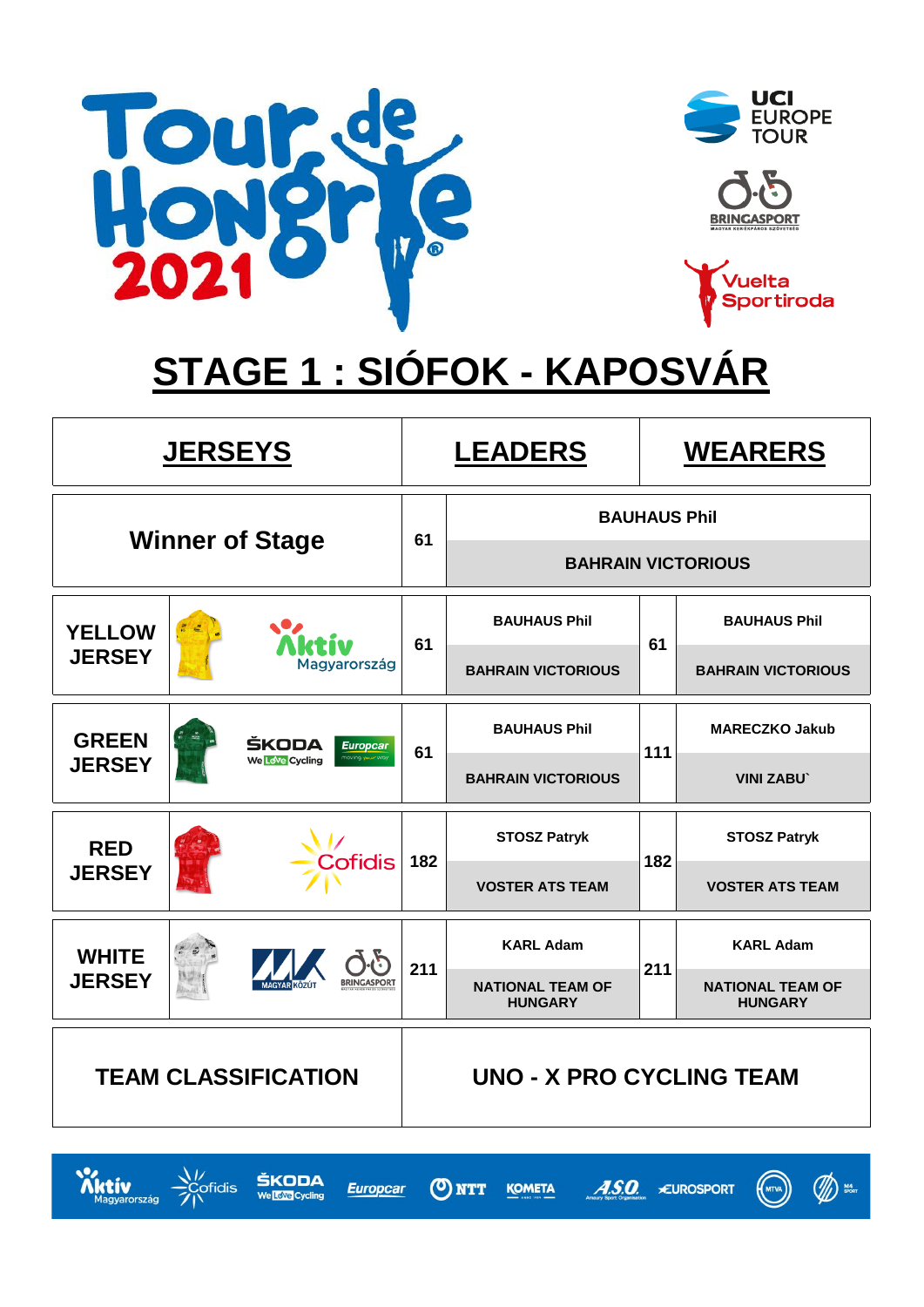

# **PHOTO-FINISH STAGE 1 : SIÓFOK - KAPOSVÁR**



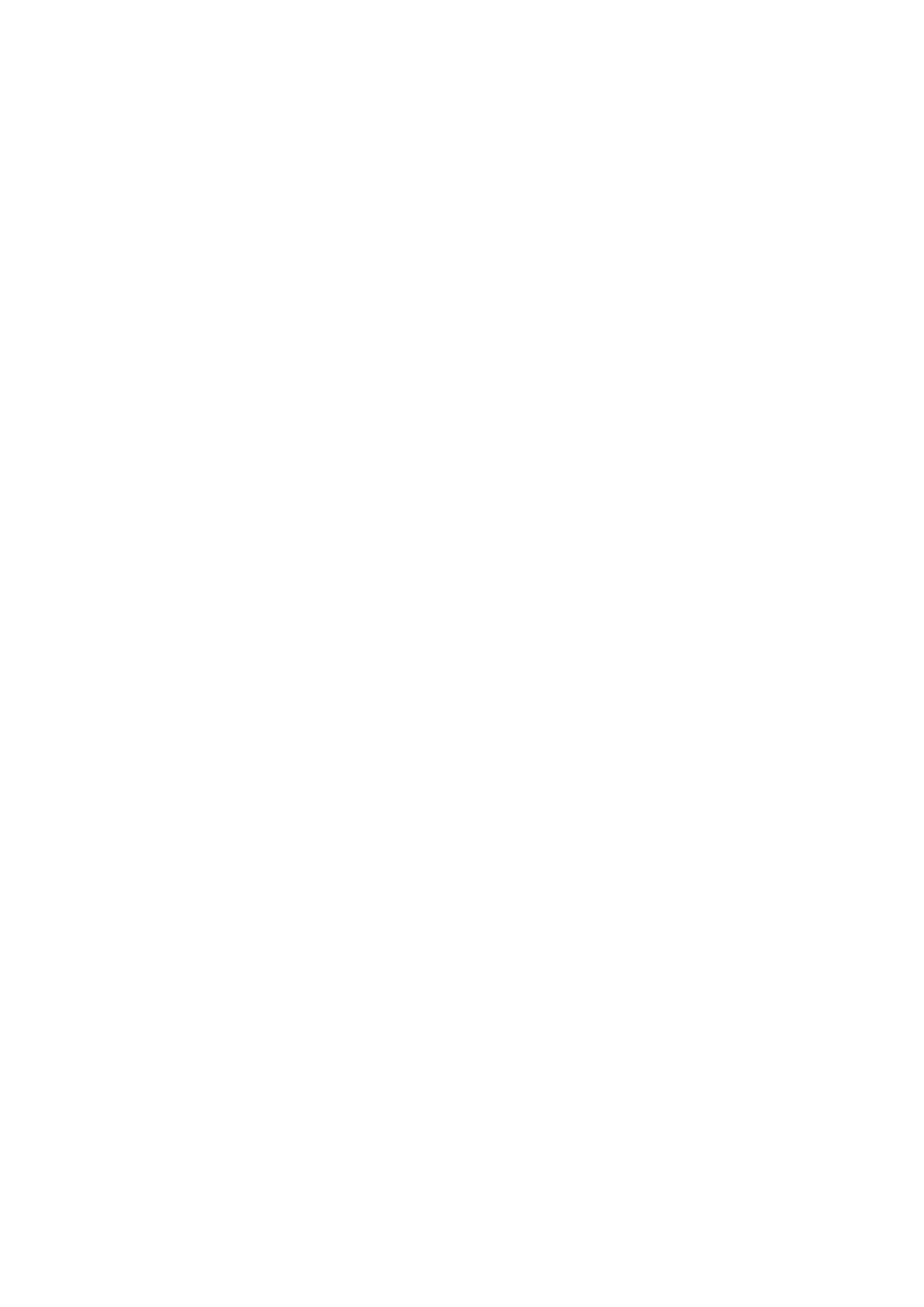

### **CLASSEMENT DE L'ETAPE STAGE CLASSIFICATION**

Siófok – Kaposvár

Equipe Team

Nat. Nat. Temps Time

NOM Prénom Last name First Name



**Distance :** 173 km **Moyenne - Average :** 44.29km/h

> Bonif. Bon.

Pen.

**Etape - Stage :** 1

Ecart Gap

**Date :** 12/05/2021

Dos. Bib

Rang Rank

**Organisateur - Organiser :** VUELTA KFT

**Epreuve - Race :** TOUR DE HONGRIE 2021

UCI ID

| $\mathbf{1}$ | 61  | 10008662484 | <b>BAUHAUS Phil</b>                  | <b>BAHRAIN VICTORIOUS</b>         | GER        | 03h54'22" | 10" |
|--------------|-----|-------------|--------------------------------------|-----------------------------------|------------|-----------|-----|
| 2            | 111 | 10008972884 | MARECZKO Jakub                       | <b>VINI ZABU</b>                  | ITA.       | 03h54'22" | 6"  |
| 3            | 23  | 10014890187 | MEEUS Jordi                          | <b>BORA - HANSGROHE</b>           | <b>BEL</b> | 03h54'22" | 4"  |
| 4            | 71  | 10008199312 | <b>BARBIER Rudy</b>                  | <b>ISRAEL START-UP NATION</b>     | <b>FRA</b> | 03h54'22" |     |
| 5            | 121 | 10005902230 | <b>DUPONT Timothy</b>                | <b>BINGOAL PAUWELS SAUCES</b>     | <b>BEL</b> | 03h54'22" |     |
| 6            | 52  | 10011168320 | <b>GROVES Kaden</b>                  | TEAM BIKEEXCHANGE                 | <b>AUS</b> | 03h54'22" |     |
| 7            | 2   | 10022711017 | KOOIJ Olav                           | JUMBO - VISMA                     | <b>NED</b> | 03h54'22" |     |
| 8            | 83  | 10009413529 | <b>LARSEN Niklas</b>                 | UNO - X PRO CYCLING TEAM          | DEN        | 03h54'22" |     |
| 9            | 84  | 10077852281 | <b>BLIKRA Erlend</b>                 | UNO - X PRO CYCLING TEAM          | <b>NOR</b> | 03h54'22" |     |
| 10           | 12  | 10016299721 | <b>DAINESE Alberto</b>               | <b>TEAM DSM</b>                   | ITA        | 03h54'22" |     |
| 11           | 103 | 10007744220 | <b>MALUCELLI Matteo</b>              | ANDRONI GIOCATTOLI - SIDE         | ITA        | 03h54'22" |     |
| 12           | 96  | 10011139624 | <b>WEEMAES Sasha</b>                 | SPORT VLAANDEREN - BALO           | <b>BEL</b> | 03h54'22" |     |
| 13           | 171 | 10010994932 | <b>BANASZEK Alan</b>                 | MAZOWSZE SERCE POLSKI             | POL        | 03h54'22" | 1"  |
| 14           | 45  | 10007079970 | <b>THEUNS Edward</b>                 | TREK - SEGAFREDO                  | BEL        | 03h54'22" | 3"  |
| 15           | 133 | 10041823350 | GONZALEZ LOPEZ David                 | CAJA RURAL-SEGUROS RGA            | ESP        | 03h54'22" |     |
| 16           | 143 | 10008924384 | CIMA Damiano                         | GAZPROM-RUSVELO                   | <b>ITA</b> | 03h54'22" |     |
| 17           | 211 | 10076683433 | <b>KARL Adam</b>                     | NATIONAL TEAM OF HUNGA            | <b>HUN</b> | 03h54'22" |     |
| 18           | 93  | 10015689631 | <b>MARIT Arne</b>                    | SPORT VLAANDEREN - BALO           | <b>BEL</b> | 03h54'22" |     |
| 19           | 194 | 10006904057 | SIMION Paolo                         | GIOTTI VICTORIA SAVINI DUE        | ITA        | 03h54'22" |     |
| 20           | 162 | 10007744624 | PACIONI Luca                         | EOLO-KOMETA CYCLING TEA           | ITA        | 03h54'22" |     |
| 21           | 184 | 10007065119 | <b>FRANCZAK Pawel</b>                | <b>VOSTER ATS TEAM</b>            | <b>POL</b> | 03h54'22" |     |
| 22           | 36  | 10006895569 | ZAKHAROV Artyom                      | ASTANA - PREMIER TECH             | KAZ        | 03h54'22" |     |
| 23           | 34  | 10008198807 | <b>MARTINELLI Davide</b>             | ASTANA - PREMIER TECH             | ITA        | 03h54'22" |     |
| 24           | 212 | 10011000790 | OROSZ Gergo                          | NATIONAL TEAM OF HUNGA            | HUN        | 03h54'22" |     |
| 25           | 131 | 10009720491 | <b>AULAR SANABRIA Orluis Alberto</b> | CAJA RURAL-SEGUROS RGA            | VEN        | 03h54'22" |     |
| 26           | 154 | 10005660336 | <b>PERON Andrea</b>                  | TEAM NOVO NORDISK                 | ITA        | 03h54'22" |     |
| 27           | 175 | 10007527988 | RÄIM Mihkel                          | MAZOWSZE SERCE POLSKI             | EST        | 03h54'22" |     |
| 28           | 76  | 10007914170 | VAN ASBROECK Tom                     | <b>ISRAEL START-UP NATION</b>     | <b>BEL</b> | 03h54'22" |     |
| 29           | 181 | 10004032251 | PATERSKI Maciej                      | <b>VOSTER ATS TEAM</b>            | POL        | 03h54'22" |     |
| 30           | 53  | 10015077925 | <b>KONYCHEV Alexander</b>            | TEAM BIKEEXCHANGE                 | ITA        | 03h54'22" |     |
| 31           | 196 | 10013809144 | YUSTRE RODRIGUEZ Kristian Javier     | GIOTTI VICTORIA SAVINI DUE        | COL        | 03h54'22" |     |
| 32           | 91  | 10014890793 | <b>APERS Ruben</b>                   | SPORT VLAANDEREN - BALO           | <b>BEL</b> | 03h54'22" |     |
| 33           | 191 | 10005503217 | <b>GUARDINI Andrea</b>               | <b>GIOTTI VICTORIA SAVINI DUE</b> | ITA        | 03h54'22" |     |
| 34           | 161 | 10023603013 | <b>FETTER Erik</b>                   | EOLO-KOMETA CYCLING TEA           | HUN        | 03h54'22" |     |
| 35           | 182 | 10007951455 | STOSZ Patryk                         | <b>VOSTER ATS TEAM</b>            | <b>POL</b> | 03h54'22" | 6"  |
| 36           | 114 | 10005750262 | <b>GRADEK Kamil</b>                  | VINI ZABUY                        | <b>POL</b> | 03h54'22" |     |
| 37           | 203 | 10015327293 | <b>JARC Aljaž</b>                    | <b>ADRIA MOBIL</b>                | <b>SLO</b> | 03h54'22" |     |
| 38           | 13  | 10043809022 | <b>MARKL Niklas</b>                  | <b>TEAM DSM</b>                   | GER        | 03h54'22" |     |
| 39           | 26  | 10007706228 | <b>ZWIEHOFF Ben</b>                  | <b>BORA - HANSGROHE</b>           | GER        | 03h54'22" |     |
| 40           | 95  | 10010589653 | <b>WARLOP Jordi</b>                  | SPORT VLAANDEREN - BALO           | <b>BEL</b> | 03h54'22" |     |
| 41           | 164 | 10015668514 | ROPERO MOLINA Alejandro              | EOLO-KOMETA CYCLING TEA           | <b>ESP</b> | 03h54'22" |     |
| 42           | 144 | 10006175951 | <b>KUZNETSOV Viacheslav</b>          | GAZPROM-RUSVELO                   | <b>RUS</b> | 03h54'22" |     |
| 43           | 55  | 10010199835 | PEAK Barnabás                        | TEAM BIKEEXCHANGE                 | <b>HUN</b> | 03h54'22" |     |
| 44           | 86  | 10046120753 | HINDSGAUL MADSEN Jacob               | UNO - X PRO CYCLING TEAM          | <b>DEN</b> | 03h54'22" |     |

**Copyright © F2Concept - 2021 - retrouvez ces classements sur www.votrecourse.com**

**Lucas GRANDJEAN : +33.6.49.74.58.73 lucas@votrecourse.com**

ktiv





(O) NTT

**KOMETA** 

ASO.

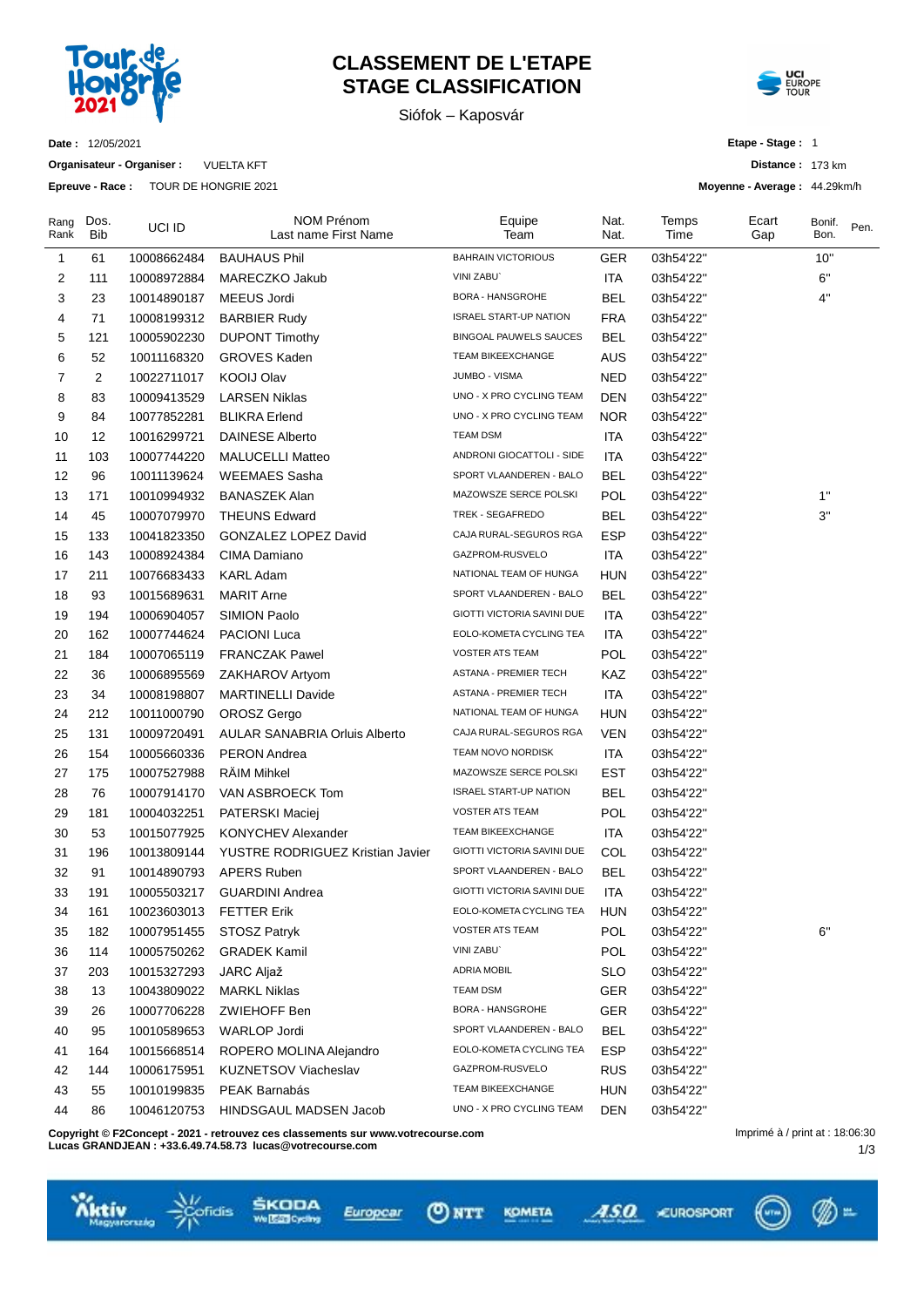| 45 | 142          | 10005914758 | BOEV Igor                        | GAZPROM-RUSVELO               | <b>RUS</b> | 03h54'22" |              |
|----|--------------|-------------|----------------------------------|-------------------------------|------------|-----------|--------------|
| 46 | 104          | 10015856551 | <b>MARCHIORI Leonardo</b>        | ANDRONI GIOCATTOLI - SIDE     | <b>ITA</b> | 03h54'22" |              |
| 47 | 192          | 10009520532 | <b>FILUTAS Viktor</b>            | GIOTTI VICTORIA SAVINI DUE    | HUN        | 03h54'22" |              |
| 48 | 206          | 10008678349 | KATRAŠNIK Gašper                 | <b>ADRIA MOBIL</b>            | <b>SLO</b> | 03h54'22" |              |
| 49 | 22           | 10006004280 | <b>SELIG Rüdiger</b>             | <b>BORA - HANSGROHE</b>       | <b>GER</b> | 03h54'22" |              |
| 50 | 25           | 10036124396 | <b>WANDAHL Frederik</b>          | <b>BORA - HANSGROHE</b>       | DEN        | 03h54'22" |              |
| 51 | 132          | 10035195725 | GARCIA SOSA Jhojan Orlando       | CAJA RURAL-SEGUROS RGA        | <b>COL</b> | 03h54'22" |              |
| 52 | 163          | 10008672891 | <b>FRAPPORTI Mattia</b>          | EOLO-KOMETA CYCLING TEA       | ITA        | 03h54'22" |              |
| 53 | 65           | 10002427913 | <b>SIEBERG Marcel</b>            | <b>BAHRAIN VICTORIOUS</b>     | GER        | 03h54'22" |              |
| 54 | 62           | 10035337585 | <b>BUITRAGO SANCHEZ Santiago</b> | <b>BAHRAIN VICTORIOUS</b>     | COL        | 03h54'22" |              |
| 55 | $\mathbf{1}$ | 10006631548 | <b>TEUNISSEN Mike</b>            | JUMBO - VISMA                 | <b>NED</b> | 03h54'22" |              |
| 56 | 54           | 10006720161 | <b>HOWSON Damien</b>             | TEAM BIKEEXCHANGE             | <b>AUS</b> | 03h54'22" |              |
| 57 | 141          | 10008687847 | <b>NYCH Artem</b>                | GAZPROM-RUSVELO               | <b>RUS</b> | 03h54'22" |              |
| 58 | 63           | 10002711435 | <b>HAUSSLER Heinrich</b>         | <b>BAHRAIN VICTORIOUS</b>     | <b>AUS</b> | 03h54'22" |              |
| 59 | 46           | 10030804049 | <b>TIBERI Antonio</b>            | TREK - SEGAFREDO              | ITA        | 03h54'22" |              |
| 60 | 56           | 10015723579 | <b>COLLEONI Kevin</b>            | <b>TEAM BIKEEXCHANGE</b>      | ITA        | 03h54'22" |              |
| 61 | 126          | 10011029890 | <b>WIRTGEN Luc</b>               | <b>BINGOAL PAUWELS SAUCES</b> | LUX.       | 03h54'22" |              |
| 62 | 151          | 10003214724 | <b>KUSZTOR Péter</b>             | TEAM NOVO NORDISK             | HUN        | 03h54'22" |              |
| 63 | 201          | 10017629025 | HOCEVAR Kristjan                 | <b>ADRIA MOBIL</b>            | <b>SLO</b> | 03h54'22" |              |
| 64 | 102          | 10007518086 | CHIRICO Luca                     | ANDRONI GIOCATTOLI - SIDE     | <b>ITA</b> | 03h54'22" |              |
| 65 | 176          | 10004608995 | <b>KUREK Adrian</b>              | MAZOWSZE SERCE POLSKI         | <b>POL</b> | 03h54'22" |              |
| 66 | 94           | 10016485839 | VAN DEN BOSSCHE Fabio            | SPORT VLAANDEREN - BALO       | BEL        | 03h54'22" | $2^{\prime}$ |
| 67 | 32           | 10009145161 | DE BOD Stefan                    | <b>ASTANA - PREMIER TECH</b>  | <b>RSA</b> | 03h54'22" |              |
| 68 | 185          | 10003037494 | <b>CIESLIK Pawel</b>             | <b>VOSTER ATS TEAM</b>        | <b>POL</b> | 03h54'22" |              |
| 69 | 165          | 10015131879 | <b>BAIS Davide</b>               | EOLO-KOMETA CYCLING TEA       | ITA        | 03h54'22" |              |
| 70 | 31           | 10003272520 | <b>BOARO</b> Manuele             | ASTANA - PREMIER TECH         | <b>ITA</b> | 03h54'22" |              |
| 71 | 166          | 10009333808 | SEVILLA LOPEZ Diego Pablo        | EOLO-KOMETA CYCLING TEA       | ESP        | 03h54'22" | 4'           |
| 72 | 33           | 10036104491 | FEDOROV Yevgeniy                 | ASTANA - PREMIER TECH         | KAZ        | 03h54'22" |              |
| 73 | 123          | 10014950108 | <b>HUYS Laurens</b>              | <b>BINGOAL PAUWELS SAUCES</b> | BEL        | 03h54'22" |              |
| 74 | 66           | 10015327596 | <b>WRIGHT Fred</b>               | <b>BAHRAIN VICTORIOUS</b>     | <b>GBR</b> | 03h54'22" |              |
| 75 | 14           | 10006597293 | <b>COMBAUD Romain</b>            | <b>TEAM DSM</b>               | <b>FRA</b> | 03h54'22" |              |
| 76 | 215          | 10009404839 | RÓZSA Balázs                     | NATIONAL TEAM OF HUNGA        | HUN        | 03h54'22" |              |
| 77 | 44           | 10015280211 | <b>QUARTERMAN Charles</b>        | TREK - SEGAFREDO              | GBR.       | 03h54'22" |              |
| 78 | 4            | 10022852170 | <b>PLUIMERS Rick</b>             | JUMBO - VISMA                 | NED        | 03h54'22" |              |
| 79 | 116          |             | 10009974816 BEVILACQUA Simone    | VINI ZABU`                    | ITA        | 03h54'22" |              |
| 80 | 174          | 10009765254 | <b>BROZYNA Piotr</b>             | MAZOWSZE SERCE POLSKI         | POL        | 03h54'22" |              |
| 81 | 202          | 10017587902 | <b>GLIVAR Gal</b>                | <b>ADRIA MOBIL</b>            | SLO        | 03h54'22" |              |
| 82 | 105          | 10007822729 | <b>RUMAC Josip</b>               | ANDRONI GIOCATTOLI - SIDE     | <b>CRO</b> | 03h54'22" |              |
| 83 | 204          | 10017629429 | OMRZEL Aljaž                     | <b>ADRIA MOBIL</b>            | <b>SLO</b> | 03h54'22" |              |
| 84 | 113          | 10005658114 | ZARDINI Edoardo                  | VINI ZABU`                    | ITA        | 03h54'22" |              |
| 85 | 214          | 10010785370 | SZÖLLOSI Ferenc                  | NATIONAL TEAM OF HUNGA        | HUN        | 03h54'22" |              |
| 86 | 3            | 10023376475 | <b>LEEMREIZE Gijs</b>            | JUMBO - VISMA                 | <b>NED</b> | 03h54'22" |              |
| 87 | 74           | 10003085994 | <b>HERMANS Ben</b>               | <b>ISRAEL START-UP NATION</b> | <b>BEL</b> | 03h54'22" |              |
| 88 | 183          | 10008691988 | REKITA Szymon                    | <b>VOSTER ATS TEAM</b>        | POL        | 03h54'22" |              |
| 89 | 152          | 10007659243 | <b>PLANET Charles</b>            | TEAM NOVO NORDISK             | <b>FRA</b> | 03h54'22" |              |
| 90 | 82           | 10009893576 | <b>TRÆEN Torstein</b>            | UNO - X PRO CYCLING TEAM      | NOR.       | 03h54'22" |              |
| 91 | 35           | 10107186192 | ROMO OLIVER Javier               | ASTANA - PREMIER TECH         | <b>ESP</b> | 03h54'22" |              |
| 92 | 195          | 10011151950 | <b>SZARKA Gergely</b>            | GIOTTI VICTORIA SAVINI DUE    | HUN        | 03h54'22" |              |
| 93 | 134          | 10009517906 | MARTIN GALAN Sergio Roman        | CAJA RURAL-SEGUROS RGA        | <b>ESP</b> | 03h54'22" |              |
| 94 | 193          | 10009971580 | <b>ONESTI Emanuele</b>           | GIOTTI VICTORIA SAVINI DUE    | ITA        | 03h54'22" |              |
| 95 | 156          | 10010957243 | <b>BENHAMOUDA Mehdi</b>          | TEAM NOVO NORDISK             | <b>FRA</b> | 03h54'22" |              |
| 96 | 21           | 10010966236 | <b>GAMPER Patrick</b>            | BORA - HANSGROHE              | AUT        | 03h54'22" |              |
| 97 | 75           | 10072878811 | JONES Taj                        | <b>ISRAEL START-UP NATION</b> | <b>AUS</b> | 03h54'22" | $2^{\prime}$ |
| 98 | 122          | 10006242841 | DE BIE Sean                      | BINGOAL PAUWELS SAUCES        | <b>BEL</b> | 03h54'22" |              |
|    |              |             |                                  |                               |            |           |              |

 $\mathcal{D}$  =

**Copyright © F2Concept - 2021 - retrouvez ces classements sur www.votrecourse.com Lucas GRANDJEAN : +33.6.49.74.58.73 lucas@votrecourse.com**

2/3 Imprimé à / print at : 18:06:32

((…))



ŠKODA<br>**WEB**oshi

Europear

KOMETA ASO CUROSPORT  $Q$  NTT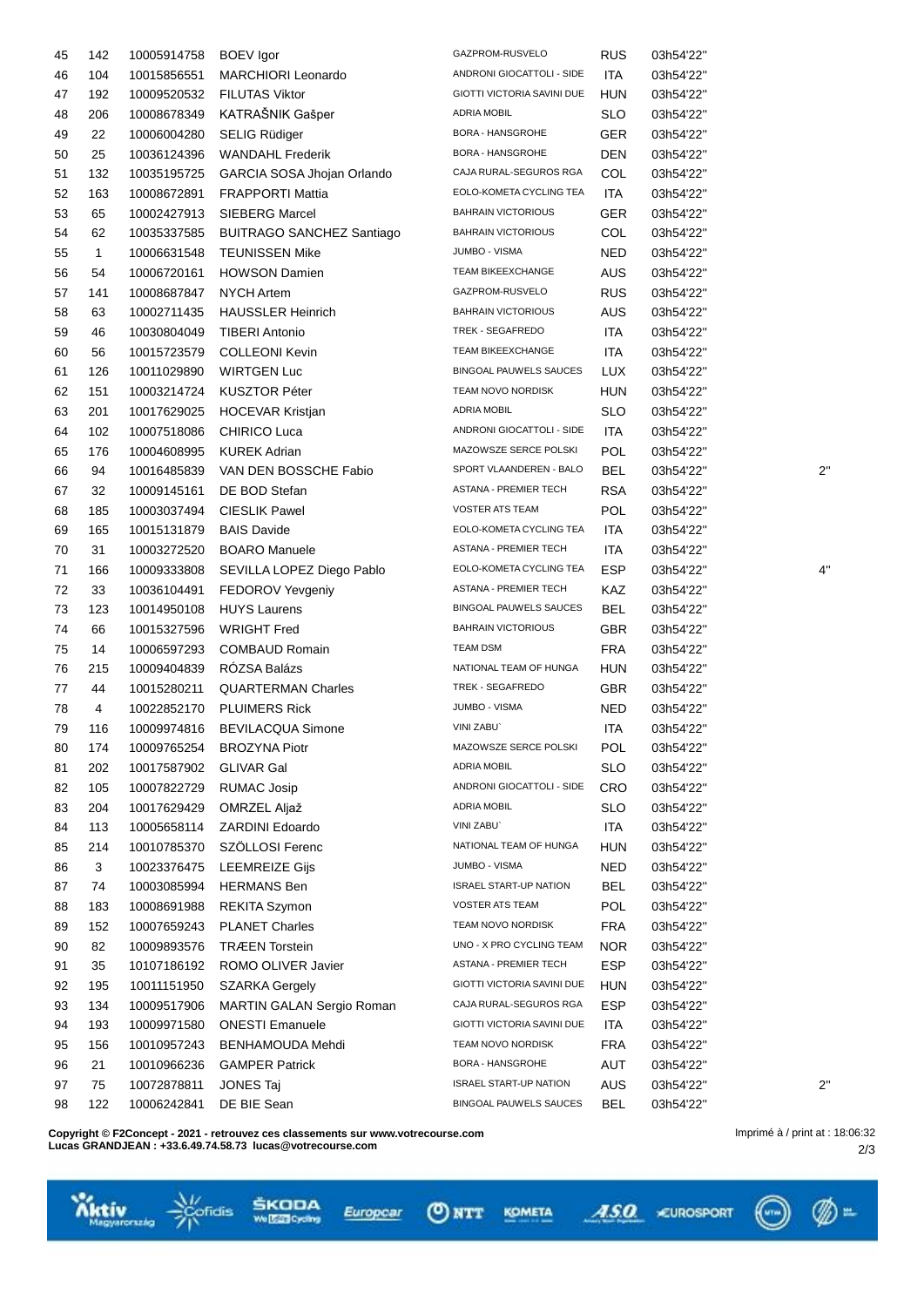| 99  | 6   | 10036464102 | <b>HEßMANN Michel</b>       | <b>JUMBO - VISMA</b>          | <b>GER</b> | 03h54'22" |              |
|-----|-----|-------------|-----------------------------|-------------------------------|------------|-----------|--------------|
| 100 | 41  | 10009879129 | <b>EGHOLM Jakob</b>         | TREK - SEGAFREDO              | <b>DEN</b> | 03h54'22" |              |
| 101 | 216 | 10057908475 | HRENKÓ Norbert              | NATIONAL TEAM OF HUNGA        | <b>HUN</b> | 03h54'22" |              |
| 102 | 72  | 10011042018 | <b>BEN MOSHE Yuval</b>      | <b>ISRAEL START-UP NATION</b> | <b>ISR</b> | 03h54'22" |              |
| 103 | 92  | 10015825229 | DE WILDE Gilles             | SPORT VLAANDEREN - BALO       | <b>BEL</b> | 03h54'22" |              |
| 104 | 135 | 10042384839 | MURGUIALDAY Jokin           | CAJA RURAL-SEGUROS RGA        | <b>ESP</b> | 03h54'22" |              |
| 105 | 145 | 10010201350 | <b>RIKUNOV Petr</b>         | GAZPROM-RUSVELO               | <b>RUS</b> | 03h54'22" |              |
| 106 | 106 | 10009026034 | <b>VIEL Mattia</b>          | ANDRONI GIOCATTOLI - SIDE     | <b>ITA</b> | 03h54'22" |              |
| 107 | 173 | 10006492314 | <b>BERNAS Pawel</b>         | MAZOWSZE SERCE POLSKI         | POL        | 03h54'22" |              |
| 108 | 153 | 10004864532 | LOZANO RIBA David           | TEAM NOVO NORDISK             | <b>ESP</b> | 03h54'22" |              |
| 109 | 136 | 10039723908 | NICOLAU BELTRAN Joel        | CAJA RURAL-SEGUROS RGA        | <b>ESP</b> | 03h54'22" |              |
| 110 | 112 | 10004501891 | <b>FRAPPORTI Marco</b>      | VINI ZABU`                    | <b>ITA</b> | 03h54'22" |              |
| 111 | 155 | 10015809869 | <b>BRAND Sam</b>            | TEAM NOVO NORDISK             | <b>GBR</b> | 03h54'22" |              |
| 112 | 101 | 10008689665 | PELIKÁN János Zsombor       | ANDRONI GIOCATTOLI - SIDE     | <b>HUN</b> | 03h54'22" |              |
| 113 | 172 | 10010957445 | <b>BANASZEK Norbert</b>     | MAZOWSZE SERCE POLSKI         | <b>POL</b> | 03h54'22" |              |
| 114 | 124 | 10015674978 | <b>BLOUWE Louis</b>         | BINGOAL PAUWELS SAUCES        | <b>BEL</b> | 03h54'22" |              |
| 115 | 186 | 10007951859 | <b>GRABIS Mateusz</b>       | VOSTER ATS TEAM               | <b>POL</b> | 03h54'22" |              |
| 116 | 42  | 10007514450 | <b>KAMP Alexander</b>       | TREK - SEGAFREDO              | <b>DEN</b> | 03h54'22" |              |
| 117 | 115 | 10006903754 | <b>BERTAZZO Liam</b>        | VINI ZABU`                    | <b>ITA</b> | 03h54'22" |              |
| 118 | 213 | 10008821223 | PALUMBY Zsombor             | NATIONAL TEAM OF HUNGA        | <b>HUN</b> | 03h54'22" |              |
| 119 | 11  | 10007514652 | ANDERSEN Asbjørn            | <b>TEAM DSM</b>               | <b>DEN</b> | 03h54'22" |              |
| 120 | 15  | 10050439273 | <b>VERMAERKE Kevin</b>      | <b>TEAM DSM</b>               | <b>USA</b> | 03h54'44" | 22"          |
| 121 | 51  | 10004404790 | <b>BEWLEY Samuel</b>        | TEAM BIKEEXCHANGE             | <b>NZL</b> | 03h54'44" | $\mathbf{H}$ |
| 122 | 73  | 10011044442 | <b>EINHORN Itamar</b>       | <b>ISRAEL START-UP NATION</b> | <b>ISR</b> | 03h54'50" | 28"          |
| 123 | 43  | 10007527584 | <b>LIEPINS Emils</b>        | TREK - SEGAFREDO              | <b>LAT</b> | 03h54'50" | $\mathbf{H}$ |
| 124 | 5   | 10022761032 | VAN DIJKE Mick              | JUMBO - VISMA                 | <b>NED</b> | 03h54'50" | $\mathbf{H}$ |
| 125 | 24  | 10004572724 | SAGAN Juraj                 | <b>BORA - HANSGROHE</b>       | <b>SVK</b> | 03h54'50" | $\mathbf H$  |
| 126 | 125 | 10011015847 | <b>REX Laurenz</b>          | <b>BINGOAL PAUWELS SAUCES</b> | <b>BEL</b> | 03h54'50" | $\mathbf{H}$ |
| 127 | 146 | 10006795337 | <b>SHALUNOV Evgeny</b>      | GAZPROM-RUSVELO               | <b>RUS</b> | 03h55'07" | 45"          |
| 128 | 16  | 10036430049 | <b>MAYRHOFER Marius</b>     | <b>TEAM DSM</b>               | <b>GER</b> | 03h55'07" | $\mathbf H$  |
| 129 | 81  | 10010023316 | <b>HALVORSEN Kristoffer</b> | UNO - X PRO CYCLING TEAM      | <b>NOR</b> | 03h56'59" | 02'37'       |
| 130 | 64  | 10064305526 | <b>MADAN Ahmed</b>          | <b>BAHRAIN VICTORIOUS</b>     | <b>BRN</b> | 04h00'33" | 06'11"       |
|     |     |             |                             |                               |            |           |              |

**Aucun coureur hors-délai / No OTL**

**Nombre de partants : 130**

**Aucun non partant - No DN** S

**Aucun abandon - No DNF**

**Wittiv** 

 $\overline{a}$ 

**Copyright © F2Concept - 2021 - retrouvez ces classements sur www.votrecourse.com Lucas GRANDJEAN : +33.6.49.74.58.73 lucas@votrecourse.com**



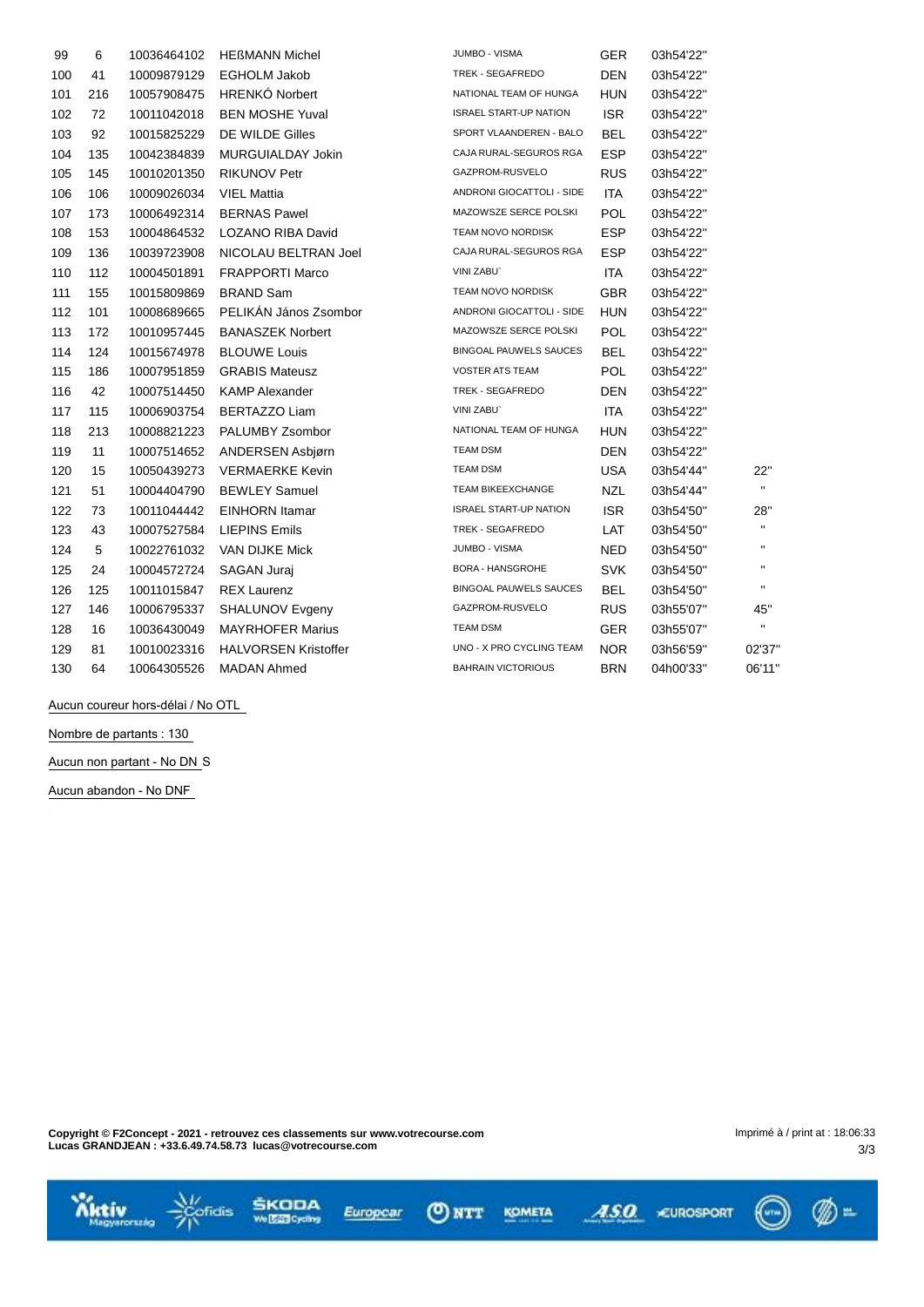

### **CLASSEMENT GENERAL GENERAL CLASSIFICATION**

Siófok – Kaposvár



**Date :** 12/05/2021

**Organisateur - Organiser :** VUELTA KFT

**Epreuve - Race :** TOUR DE HONGRIE 2021

| Etape - Stage: 1 |  |
|------------------|--|
|------------------|--|

**Distance :** 173 km

**Moyenne - Average :** 44.29km/h

| Rang<br>Rank   | Dos.<br><b>Bib</b> | UCI ID      | <b>NOM Prénom</b><br>Last name First Name | Equipe<br>Team                | Nat.<br>Nat. | Temps<br>Time | Ecart<br>Gap |
|----------------|--------------------|-------------|-------------------------------------------|-------------------------------|--------------|---------------|--------------|
| 1              | 61                 | 10008662484 | <b>BAUHAUS Phil</b>                       | <b>BAHRAIN VICTORIOUS</b>     | <b>GER</b>   | 03h54'12"     |              |
| $\overline{2}$ | 111                | 10008972884 | MARECZKO Jakub                            | <b>VINI ZABU</b>              | ITA          | 03h54'16"     | 04"          |
| 3              | 182                | 10007951455 | <b>STOSZ Patryk</b>                       | <b>VOSTER ATS TEAM</b>        | <b>POL</b>   | 03h54'16"     | $\mathbf{H}$ |
| 4              | 23                 | 10014890187 | MEEUS Jordi                               | <b>BORA - HANSGROHE</b>       | <b>BEL</b>   | 03h54'18"     | 06"          |
| 5              | 166                | 10009333808 | SEVILLA LOPEZ Diego Pablo                 | EOLO-KOMETA CYCLING TEAM      | <b>ESP</b>   | 03h54'18"     | $\mathbf{H}$ |
| 6              | 45                 | 10007079970 | <b>THEUNS Edward</b>                      | TREK - SEGAFREDO              | <b>BEL</b>   | 03h54'19"     | 07"          |
| 7              | 94                 | 10016485839 | VAN DEN BOSSCHE Fabio                     | SPORT VLAANDEREN - BALOISE    | <b>BEL</b>   | 03h54'20"     | 08"          |
| 8              | 75                 | 10072878811 | <b>JONES Taj</b>                          | <b>ISRAEL START-UP NATION</b> | AUS          | 03h54'20"     | $\mathbf{H}$ |
| 9              | 171                | 10010994932 | <b>BANASZEK Alan</b>                      | MAZOWSZE SERCE POLSKI         | POL          | 03h54'21"     | 09"          |
| 10             | 71                 | 10008199312 | <b>BARBIER Rudy</b>                       | <b>ISRAEL START-UP NATION</b> | <b>FRA</b>   | 03h54'22"     | 10"          |
| 11             | 121                | 10005902230 | <b>DUPONT Timothy</b>                     | BINGOAL PAUWELS SAUCES WB     | <b>BEL</b>   | 03h54'22"     | $\mathbf{H}$ |
| 12             | 52                 | 10011168320 | <b>GROVES Kaden</b>                       | TEAM BIKEEXCHANGE             | AUS          | 03h54'22"     | $\mathbf{H}$ |
| 13             | 2                  | 10022711017 | <b>KOOIJ Olav</b>                         | <b>JUMBO - VISMA</b>          | <b>NED</b>   | 03h54'22"     | Ĥ.           |
| 14             | 83                 | 10009413529 | <b>LARSEN Niklas</b>                      | UNO - X PRO CYCLING TEAM      | DEN          | 03h54'22"     | $\mathbf{H}$ |
| 15             | 84                 | 10077852281 | <b>BLIKRA Erlend</b>                      | UNO - X PRO CYCLING TEAM      | NOR          | 03h54'22"     | $\mathbf{H}$ |
| 16             | $12 \overline{ }$  | 10016299721 | <b>DAINESE Alberto</b>                    | <b>TEAM DSM</b>               | ITA          | 03h54'22"     | $\mathbf{H}$ |
| 17             | 103                | 10007744220 | <b>MALUCELLI Matteo</b>                   | ANDRONI GIOCATTOLI - SIDERM   | <b>ITA</b>   | 03h54'22"     | $\mathbf{H}$ |
| 18             | 96                 | 10011139624 | <b>WEEMAES Sasha</b>                      | SPORT VLAANDEREN - BALOISE    | BEL          | 03h54'22"     | $\mathbf{H}$ |
| 19             | 133                | 10041823350 | GONZALEZ LOPEZ David                      | CAJA RURAL-SEGUROS RGA        | <b>ESP</b>   | 03h54'22"     | $\mathbf{H}$ |
| 20             | 143                | 10008924384 | CIMA Damiano                              | GAZPROM-RUSVELO               | ITA          | 03h54'22"     | $\mathbf{H}$ |
| 21             | 211                | 10076683433 | <b>KARL Adam</b>                          | NATIONAL TEAM OF HUNGARY      | HUN          | 03h54'22"     | $\mathbf{H}$ |
| 22             | 93                 | 10015689631 | <b>MARIT Arne</b>                         | SPORT VLAANDEREN - BALOISE    | <b>BEL</b>   | 03h54'22"     | $\mathbf{H}$ |
| 23             | 194                | 10006904057 | SIMION Paolo                              | GIOTTI VICTORIA SAVINI DUE    | ITA          | 03h54'22"     | $\mathbf{u}$ |
| 24             | 162                | 10007744624 | <b>PACIONI Luca</b>                       | EOLO-KOMETA CYCLING TEAM      | ITA          | 03h54'22"     | $\mathbf{H}$ |
| 25             | 184                | 10007065119 | <b>FRANCZAK Pawel</b>                     | <b>VOSTER ATS TEAM</b>        | POL          | 03h54'22"     | $\mathbf{H}$ |
| 26             | 36                 | 10006895569 | ZAKHAROV Artyom                           | <b>ASTANA - PREMIER TECH</b>  | KAZ          | 03h54'22"     | $\mathbf{H}$ |
| 27             | 34                 | 10008198807 | <b>MARTINELLI Davide</b>                  | ASTANA - PREMIER TECH         | ITA          | 03h54'22"     | $\mathbf{u}$ |
| 28             | 212                | 10011000790 | OROSZ Gergo                               | NATIONAL TEAM OF HUNGARY      | <b>HUN</b>   | 03h54'22"     | $\mathbf{H}$ |
| 29             | 131                | 10009720491 | <b>AULAR SANABRIA Orluis Alberto</b>      | CAJA RURAL-SEGUROS RGA        | <b>VEN</b>   | 03h54'22"     | $\mathbf{H}$ |
| 30             | 154                | 10005660336 | <b>PERON</b> Andrea                       | <b>TEAM NOVO NORDISK</b>      | ITA          | 03h54'22"     | $\mathbf{H}$ |
| 31             | 175                | 10007527988 | <b>RÄIM Mihkel</b>                        | MAZOWSZE SERCE POLSKI         | EST          | 03h54'22"     | $\mathbf{H}$ |
| 32             | 76                 | 10007914170 | VAN ASBROECK Tom                          | <b>ISRAEL START-UP NATION</b> | BEL          | 03h54'22"     | $\mathbf{H}$ |
| 33             | 181                | 10004032251 | <b>PATERSKI Maciej</b>                    | <b>VOSTER ATS TEAM</b>        | <b>POL</b>   | 03h54'22"     | $\mathbf{H}$ |
| 34             | 53                 | 10015077925 | KONYCHEV Alexander                        | TEAM BIKEEXCHANGE             | <b>ITA</b>   | 03h54'22"     | $\mathbf{H}$ |
| 35             | 196                | 10013809144 | YUSTRE RODRIGUEZ Kristian Javier          | GIOTTI VICTORIA SAVINI DUE    | COL          | 03h54'22"     | $\mathbf{H}$ |
| 36             | 91                 | 10014890793 | APERS Ruben                               | SPORT VLAANDEREN - BALOISE    | <b>BEL</b>   | 03h54'22"     | $\mathbf{H}$ |
| 37             | 191                | 10005503217 | <b>GUARDINI Andrea</b>                    | GIOTTI VICTORIA SAVINI DUE    | ITA          | 03h54'22"     | Ħ            |
| 38             | 161                | 10023603013 | <b>FETTER Erik</b>                        | EOLO-KOMETA CYCLING TEAM      | HUN          | 03h54'22"     |              |
| 39             | 114                | 10005750262 | <b>GRADEK Kamil</b>                       | VINI ZABU`                    | <b>POL</b>   | 03h54'22"     |              |
| 40             | 203                | 10015327293 | JARC Aljaž                                | <b>ADRIA MOBIL</b>            | <b>SLO</b>   | 03h54'22"     |              |
| 41             | 13                 | 10043809022 | <b>MARKL Niklas</b>                       | <b>TEAM DSM</b>               | <b>GER</b>   | 03h54'22"     |              |
| 42             | 26                 | 10007706228 | ZWIEHOFF Ben                              | <b>BORA - HANSGROHE</b>       | <b>GER</b>   | 03h54'22"     |              |
| 43             | 95                 | 10010589653 | <b>WARLOP Jordi</b>                       | SPORT VLAANDEREN - BALOISE    | <b>BEL</b>   | 03h54'22"     |              |

**Copyright © F2Concept - 2021 - retrouvez ces classements sur www.votrecourse.com Lucas GRANDJEAN : +33.6.49.74.58.73 lucas@votrecourse.com**

fidis

m.

ASO CUROSPORT



(ONTT KOMETA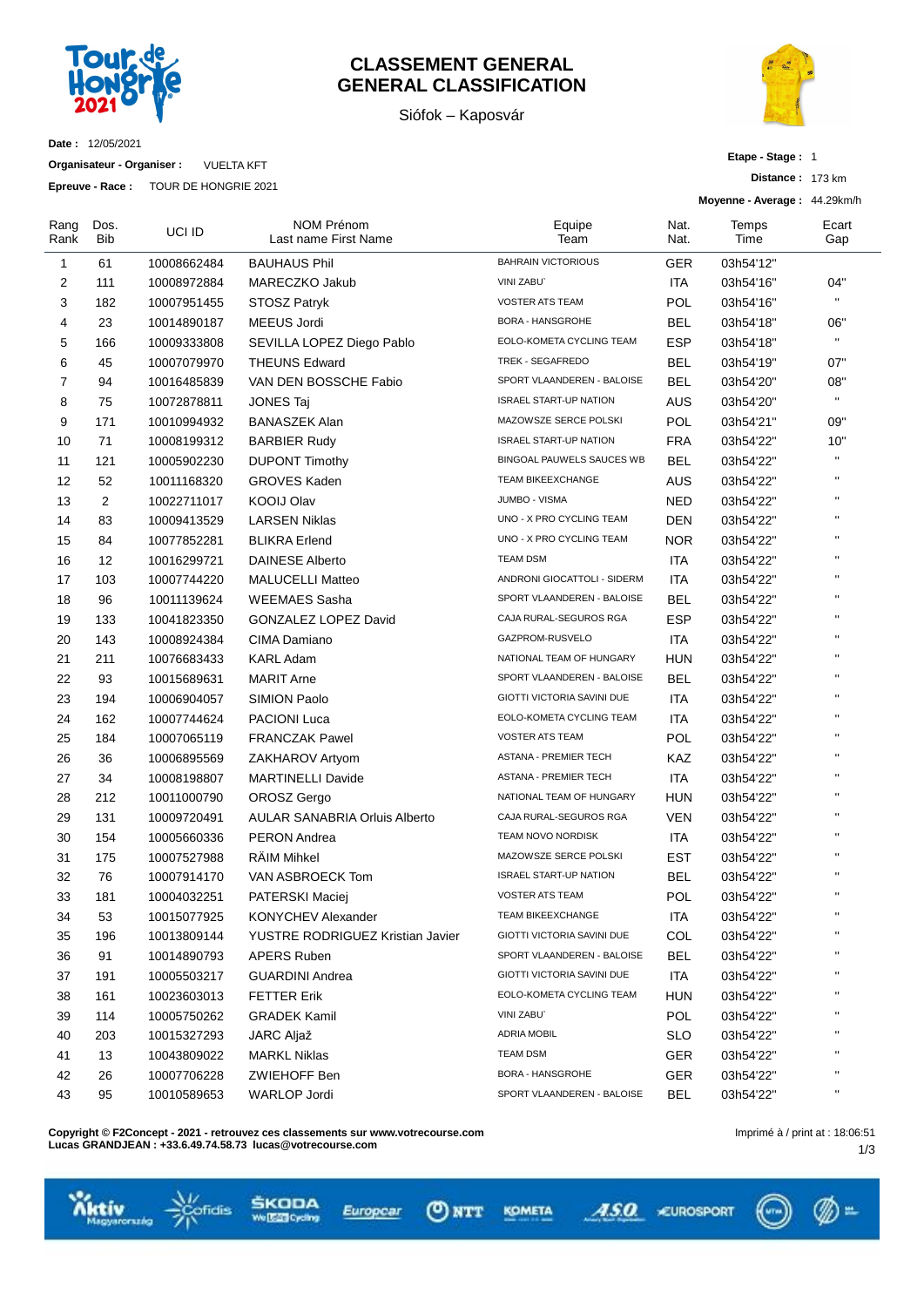| 44 | 164          | 10015668514 | ROPERO MOLINA Alejandro          | EOLO-KOMETA CYCLING TEAM      | <b>ESP</b> | 03h54'22" | $\mathbf{u}$ |
|----|--------------|-------------|----------------------------------|-------------------------------|------------|-----------|--------------|
| 45 | 144          | 10006175951 | <b>KUZNETSOV Viacheslav</b>      | GAZPROM-RUSVELO               | <b>RUS</b> | 03h54'22" | $\mathbf{H}$ |
| 46 | 55           | 10010199835 | PEAK Barnabás                    | <b>TEAM BIKEEXCHANGE</b>      | <b>HUN</b> | 03h54'22" | $\mathbf{H}$ |
| 47 | 86           | 10046120753 | HINDSGAUL MADSEN Jacob           | UNO - X PRO CYCLING TEAM      | <b>DEN</b> | 03h54'22" | $\mathbf{H}$ |
| 48 | 142          | 10005914758 | <b>BOEV</b> Igor                 | GAZPROM-RUSVELO               | <b>RUS</b> | 03h54'22" | $\mathbf{H}$ |
| 49 | 104          | 10015856551 | <b>MARCHIORI Leonardo</b>        | ANDRONI GIOCATTOLI - SIDERM   | ITA        | 03h54'22" | $\mathbf{H}$ |
| 50 | 192          | 10009520532 | <b>FILUTAS Viktor</b>            | GIOTTI VICTORIA SAVINI DUE    | <b>HUN</b> | 03h54'22" | $\mathbf{H}$ |
| 51 | 206          | 10008678349 | KATRAŠNIK Gašper                 | <b>ADRIA MOBIL</b>            | <b>SLO</b> | 03h54'22" | $\mathbf{H}$ |
| 52 | 22           | 10006004280 | <b>SELIG Rüdiger</b>             | <b>BORA - HANSGROHE</b>       | <b>GER</b> | 03h54'22" | $\mathbf{u}$ |
| 53 | 25           | 10036124396 | <b>WANDAHL Frederik</b>          | <b>BORA - HANSGROHE</b>       | <b>DEN</b> | 03h54'22" | $\mathbf{H}$ |
| 54 | 132          | 10035195725 | GARCIA SOSA Jhojan Orlando       | CAJA RURAL-SEGUROS RGA        | COL        | 03h54'22" | $\mathbf{H}$ |
| 55 | 163          | 10008672891 | <b>FRAPPORTI Mattia</b>          | EOLO-KOMETA CYCLING TEAM      | <b>ITA</b> | 03h54'22" | $\mathbf{H}$ |
| 56 | 65           | 10002427913 | <b>SIEBERG Marcel</b>            | <b>BAHRAIN VICTORIOUS</b>     | <b>GER</b> | 03h54'22" | $\mathbf{H}$ |
| 57 | 62           | 10035337585 | <b>BUITRAGO SANCHEZ Santiago</b> | <b>BAHRAIN VICTORIOUS</b>     | <b>COL</b> | 03h54'22" | $\mathbf{H}$ |
| 58 | $\mathbf{1}$ | 10006631548 | <b>TEUNISSEN Mike</b>            | JUMBO - VISMA                 | <b>NED</b> | 03h54'22" | $\mathbf{H}$ |
| 59 | 54           | 10006720161 | <b>HOWSON Damien</b>             | <b>TEAM BIKEEXCHANGE</b>      | <b>AUS</b> | 03h54'22" | $\mathbf{H}$ |
| 60 | 141          | 10008687847 | <b>NYCH Artem</b>                | GAZPROM-RUSVELO               | <b>RUS</b> | 03h54'22" | $\mathbf{u}$ |
| 61 | 63           | 10002711435 | <b>HAUSSLER Heinrich</b>         | <b>BAHRAIN VICTORIOUS</b>     | AUS        | 03h54'22" | $\mathbf{H}$ |
| 62 | 46           | 10030804049 | <b>TIBERI Antonio</b>            | TREK - SEGAFREDO              | <b>ITA</b> | 03h54'22" | $\mathbf{H}$ |
| 63 | 56           | 10015723579 | <b>COLLEONI Kevin</b>            | TEAM BIKEEXCHANGE             | <b>ITA</b> | 03h54'22" | $\mathbf{H}$ |
| 64 | 126          | 10011029890 | <b>WIRTGEN Luc</b>               | BINGOAL PAUWELS SAUCES WB     | <b>LUX</b> | 03h54'22" | $\mathbf{H}$ |
| 65 | 151          | 10003214724 | <b>KUSZTOR Péter</b>             | TEAM NOVO NORDISK             | <b>HUN</b> | 03h54'22" | $\mathbf{H}$ |
| 66 | 201          | 10017629025 | <b>HOCEVAR Kristjan</b>          | <b>ADRIA MOBIL</b>            | <b>SLO</b> | 03h54'22" | $\mathbf{H}$ |
| 67 | 102          | 10007518086 | <b>CHIRICO Luca</b>              | ANDRONI GIOCATTOLI - SIDERM   | <b>ITA</b> | 03h54'22" | $\mathbf{H}$ |
| 68 | 176          | 10004608995 | <b>KUREK Adrian</b>              | MAZOWSZE SERCE POLSKI         | POL        | 03h54'22" | $\mathbf{u}$ |
| 69 | 32           | 10009145161 | DE BOD Stefan                    | ASTANA - PREMIER TECH         | <b>RSA</b> | 03h54'22" | $\mathbf{H}$ |
| 70 | 185          | 10003037494 | <b>CIESLIK Pawel</b>             | <b>VOSTER ATS TEAM</b>        | POL        | 03h54'22" | $\mathbf{H}$ |
| 71 | 165          | 10015131879 | <b>BAIS Davide</b>               | EOLO-KOMETA CYCLING TEAM      | <b>ITA</b> | 03h54'22" | $\mathbf{H}$ |
| 72 | 31           | 10003272520 | <b>BOARO Manuele</b>             | ASTANA - PREMIER TECH         | ITA        | 03h54'22" | $\mathbf{H}$ |
| 73 | 33           | 10036104491 | FEDOROV Yevgeniy                 | ASTANA - PREMIER TECH         | KAZ        | 03h54'22" | $\mathbf{H}$ |
| 74 | 123          | 10014950108 | <b>HUYS Laurens</b>              | BINGOAL PAUWELS SAUCES WB     | <b>BEL</b> | 03h54'22" | $\mathbf{H}$ |
| 75 | 66           | 10015327596 | <b>WRIGHT Fred</b>               | <b>BAHRAIN VICTORIOUS</b>     | <b>GBR</b> | 03h54'22" | $\mathbf{H}$ |
| 76 | 14           | 10006597293 | <b>COMBAUD Romain</b>            | <b>TEAM DSM</b>               | <b>FRA</b> | 03h54'22" | $\mathbf{u}$ |
| 77 | 215          | 10009404839 | RÓZSA Balázs                     | NATIONAL TEAM OF HUNGARY      | HUN        | 03h54'22" | $\mathbf{H}$ |
| 78 | 44           | 10015280211 | <b>QUARTERMAN Charles</b>        | TREK - SEGAFREDO              | <b>GBR</b> | 03h54'22" | $\mathbf{u}$ |
| 79 | 4            | 10022852170 | <b>PLUIMERS Rick</b>             | JUMBO - VISMA                 | <b>NED</b> | 03h54'22" |              |
| 80 | 116          | 10009974816 | <b>BEVILACQUA Simone</b>         | VINI ZABU`                    | <b>ITA</b> | 03h54'22" | $\mathbf{H}$ |
| 81 | 174          | 10009765254 | <b>BROZYNA Piotr</b>             | MAZOWSZE SERCE POLSKI         | POL        | 03h54'22" | $\mathbf{H}$ |
| 82 | 202          | 10017587902 | <b>GLIVAR Gal</b>                | <b>ADRIA MOBIL</b>            | <b>SLO</b> | 03h54'22" | $\mathbf{H}$ |
| 83 | 105          | 10007822729 | <b>RUMAC Josip</b>               | ANDRONI GIOCATTOLI - SIDERM   | <b>CRO</b> | 03h54'22" | $\mathbf{H}$ |
| 84 | 204          | 10017629429 | OMRZEL Aljaž                     | <b>ADRIA MOBIL</b>            | <b>SLO</b> | 03h54'22" | $\mathbf{H}$ |
| 85 | 113          | 10005658114 | <b>ZARDINI Edoardo</b>           | VINI ZABU`                    | <b>ITA</b> | 03h54'22" | $\mathbf{H}$ |
| 86 | 214          | 10010785370 | SZÖLLOSI Ferenc                  | NATIONAL TEAM OF HUNGARY      | <b>HUN</b> | 03h54'22" | $\mathbf{H}$ |
| 87 | 3            | 10023376475 | <b>LEEMREIZE Gijs</b>            | JUMBO - VISMA                 | <b>NED</b> | 03h54'22" |              |
| 88 | 74           | 10003085994 | <b>HERMANS Ben</b>               | <b>ISRAEL START-UP NATION</b> | <b>BEL</b> | 03h54'22" | $\mathbf{H}$ |
| 89 | 183          | 10008691988 | <b>REKITA Szymon</b>             | <b>VOSTER ATS TEAM</b>        | POL        | 03h54'22" | $\mathbf{H}$ |
| 90 | 152          | 10007659243 | <b>PLANET Charles</b>            | TEAM NOVO NORDISK             | <b>FRA</b> | 03h54'22" | $\mathbf{H}$ |
| 91 | 82           | 10009893576 | <b>TRÆEN Torstein</b>            | UNO - X PRO CYCLING TEAM      | NOR.       | 03h54'22" | $\mathbf{H}$ |
| 92 | 35           | 10107186192 | ROMO OLIVER Javier               | ASTANA - PREMIER TECH         | <b>ESP</b> | 03h54'22" | $\mathbf{H}$ |
| 93 | 195          | 10011151950 | <b>SZARKA Gergely</b>            | GIOTTI VICTORIA SAVINI DUE    | HUN        | 03h54'22" | $\mathbf{H}$ |
| 94 | 134          | 10009517906 | MARTIN GALAN Sergio Roman        | CAJA RURAL-SEGUROS RGA        | <b>ESP</b> | 03h54'22" | $\mathbf{H}$ |
| 95 | 193          | 10009971580 | <b>ONESTI Emanuele</b>           | GIOTTI VICTORIA SAVINI DUE    | <b>ITA</b> | 03h54'22" | $\mathbf{H}$ |
| 96 | 156          | 10010957243 | BENHAMOUDA Mehdi                 | TEAM NOVO NORDISK             | <b>FRA</b> | 03h54'22" | $\mathbf{H}$ |
| 97 | 21           | 10010966236 | <b>GAMPER Patrick</b>            | <b>BORA - HANSGROHE</b>       | AUT        | 03h54'22" | $\mathbf{H}$ |
|    |              |             |                                  |                               |            |           |              |

**Copyright © F2Concept - 2021 - retrouvez ces classements sur www.votrecourse.com Lucas GRANDJEAN : +33.6.49.74.58.73 lucas@votrecourse.com**





 $Q$  NTT

KOMETA



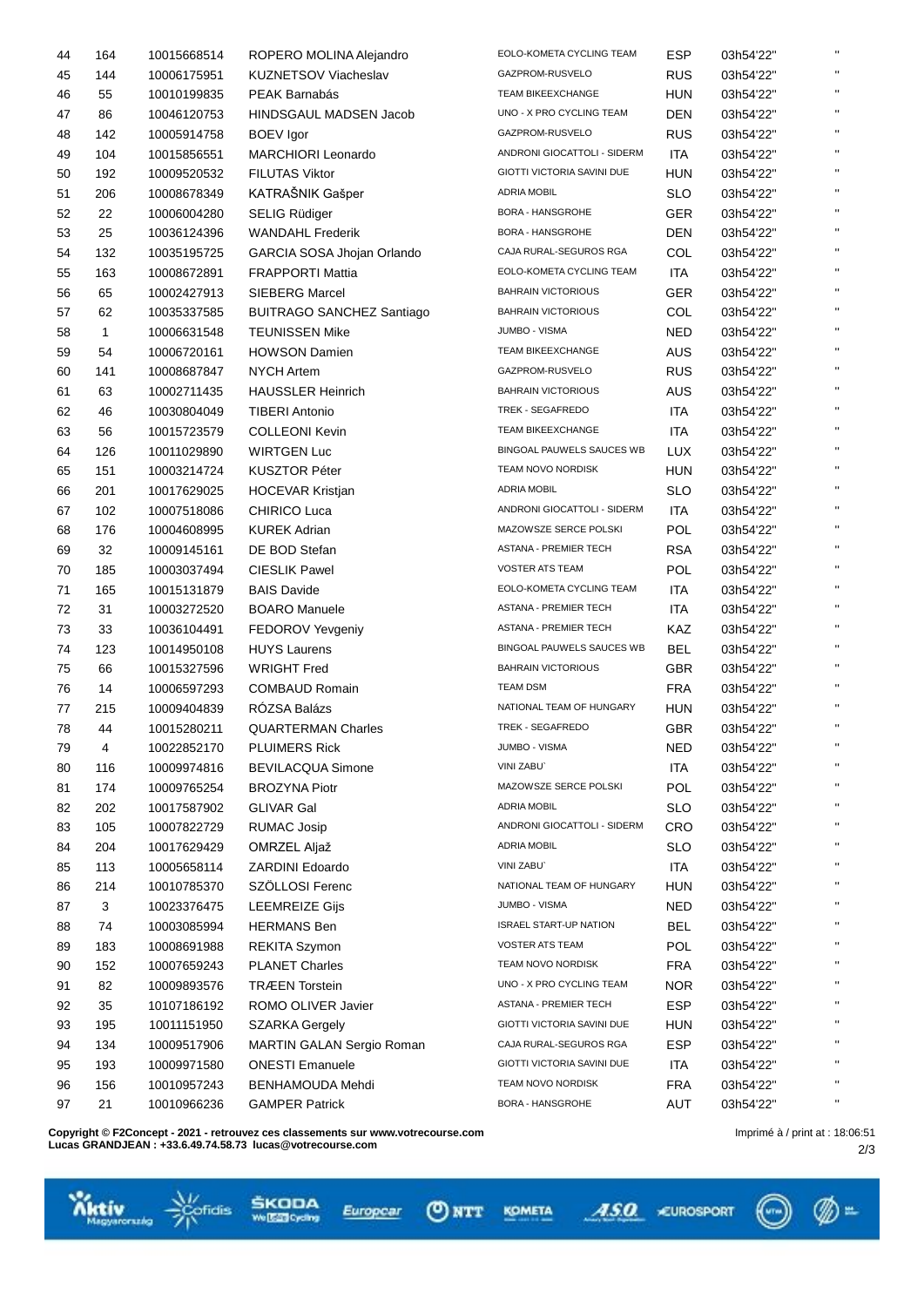| 98  | 122 | 10006242841 | DE BIE Sean                 | <b>BINGOAL PAUWELS SAUCES WB</b> | <b>BEL</b> | 03h54'22" | $\mathbf{H}$   |
|-----|-----|-------------|-----------------------------|----------------------------------|------------|-----------|----------------|
| 99  | 6   | 10036464102 | <b>HEßMANN Michel</b>       | <b>JUMBO - VISMA</b>             | <b>GER</b> | 03h54'22" | $\mathbf{H}$   |
| 100 | 41  | 10009879129 | <b>EGHOLM Jakob</b>         | TREK - SEGAFREDO                 | <b>DEN</b> | 03h54'22" | $\mathbf{H}$   |
| 101 | 216 | 10057908475 | <b>HRENKÓ Norbert</b>       | NATIONAL TEAM OF HUNGARY         | <b>HUN</b> | 03h54'22" | $\mathbf{H}$   |
| 102 | 72  | 10011042018 | <b>BEN MOSHE Yuval</b>      | <b>ISRAEL START-UP NATION</b>    | <b>ISR</b> | 03h54'22" | $\mathbf{H}$   |
| 103 | 92  | 10015825229 | DE WILDE Gilles             | SPORT VLAANDEREN - BALOISE       | <b>BEL</b> | 03h54'22" | $\mathbf{H}$   |
| 104 | 135 | 10042384839 | MURGUIALDAY Jokin           | CAJA RURAL-SEGUROS RGA           | <b>ESP</b> | 03h54'22" | $\mathbf{H}$   |
| 105 | 145 | 10010201350 | <b>RIKUNOV Petr</b>         | GAZPROM-RUSVELO                  | <b>RUS</b> | 03h54'22" | $\mathbf{H}$   |
| 106 | 106 | 10009026034 | <b>VIEL Mattia</b>          | ANDRONI GIOCATTOLI - SIDERM      | <b>ITA</b> | 03h54'22" | $\mathbf{H}$   |
| 107 | 173 | 10006492314 | <b>BERNAS Pawel</b>         | MAZOWSZE SERCE POLSKI            | <b>POL</b> | 03h54'22" | $\mathbf{H}$   |
| 108 | 153 | 10004864532 | LOZANO RIBA David           | TEAM NOVO NORDISK                | <b>ESP</b> | 03h54'22" | $\mathbf{H}$   |
| 109 | 136 | 10039723908 | NICOLAU BELTRAN Joel        | CAJA RURAL-SEGUROS RGA           | <b>ESP</b> | 03h54'22" | $\mathbf{H}$ . |
| 110 | 112 | 10004501891 | <b>FRAPPORTI Marco</b>      | VINI ZABU`                       | <b>ITA</b> | 03h54'22" | $\mathbf{H}$   |
| 111 | 155 | 10015809869 | <b>BRAND Sam</b>            | TEAM NOVO NORDISK                | <b>GBR</b> | 03h54'22" | $\mathbf{H}$   |
| 112 | 101 | 10008689665 | PELIKÁN János Zsombor       | ANDRONI GIOCATTOLI - SIDERM      | <b>HUN</b> | 03h54'22" | $\mathbf{H}$   |
| 113 | 172 | 10010957445 | <b>BANASZEK Norbert</b>     | MAZOWSZE SERCE POLSKI            | POL        | 03h54'22" | $\mathbf{H}$   |
| 114 | 124 | 10015674978 | <b>BLOUWE Louis</b>         | BINGOAL PAUWELS SAUCES WB        | <b>BEL</b> | 03h54'22" | $\mathbf{H}$   |
| 115 | 186 | 10007951859 | <b>GRABIS Mateusz</b>       | <b>VOSTER ATS TEAM</b>           | <b>POL</b> | 03h54'22" | $\mathbf{H}$ . |
| 116 | 42  | 10007514450 | <b>KAMP Alexander</b>       | TREK - SEGAFREDO                 | <b>DEN</b> | 03h54'22" | $\mathbf{H}$   |
| 117 | 115 | 10006903754 | <b>BERTAZZO Liam</b>        | VINI ZABU`                       | <b>ITA</b> | 03h54'22" | $\mathbf{H}$ . |
| 118 | 213 | 10008821223 | PALUMBY Zsombor             | NATIONAL TEAM OF HUNGARY         | <b>HUN</b> | 03h54'22" | $\mathbf{H}$ . |
| 119 | 11  | 10007514652 | ANDERSEN Asbjørn            | <b>TEAM DSM</b>                  | <b>DEN</b> | 03h54'22" | $\mathbf{H}$   |
| 120 | 15  | 10050439273 | <b>VERMAERKE Kevin</b>      | <b>TEAM DSM</b>                  | <b>USA</b> | 03h54'44" | 32"            |
| 121 | 51  | 10004404790 | <b>BEWLEY Samuel</b>        | <b>TEAM BIKEEXCHANGE</b>         | <b>NZL</b> | 03h54'44" | $\mathbf{H}$   |
| 122 | 73  | 10011044442 | <b>EINHORN Itamar</b>       | <b>ISRAEL START-UP NATION</b>    | <b>ISR</b> | 03h54'50" | 38"            |
| 123 | 43  | 10007527584 | <b>LIEPINS Emils</b>        | TREK - SEGAFREDO                 | LAT        | 03h54'50" | $\mathbf{H}$   |
| 124 | 5   | 10022761032 | VAN DIJKE Mick              | JUMBO - VISMA                    | <b>NED</b> | 03h54'50" | $\mathbf{H}$ . |
| 125 | 24  | 10004572724 | SAGAN Juraj                 | <b>BORA - HANSGROHE</b>          | <b>SVK</b> | 03h54'50" | $\mathbf{H}$ . |
| 126 | 125 | 10011015847 | <b>REX Laurenz</b>          | <b>BINGOAL PAUWELS SAUCES WB</b> | <b>BEL</b> | 03h54'50" | $\mathbf{H}$   |
| 127 | 146 | 10006795337 | SHALUNOV Evgeny             | GAZPROM-RUSVELO                  | <b>RUS</b> | 03h55'07" | 55"            |
| 128 | 16  | 10036430049 | <b>MAYRHOFER Marius</b>     | <b>TEAM DSM</b>                  | <b>GER</b> | 03h55'07" | $\mathbf{H}$ . |
| 129 | 81  | 10010023316 | <b>HALVORSEN Kristoffer</b> | UNO - X PRO CYCLING TEAM         | <b>NOR</b> | 03h56'59" | 02'47'         |
| 130 | 64  | 10064305526 | <b>MADAN Ahmed</b>          | <b>BAHRAIN VICTORIOUS</b>        | <b>BRN</b> | 04h00'33" | 06'21'         |
|     |     |             |                             |                                  |            |           |                |

**Copyright © F2Concept - 2021 - retrouvez ces classements sur www.votrecourse.com Lucas GRANDJEAN : +33.6.49.74.58.73 lucas@votrecourse.com**

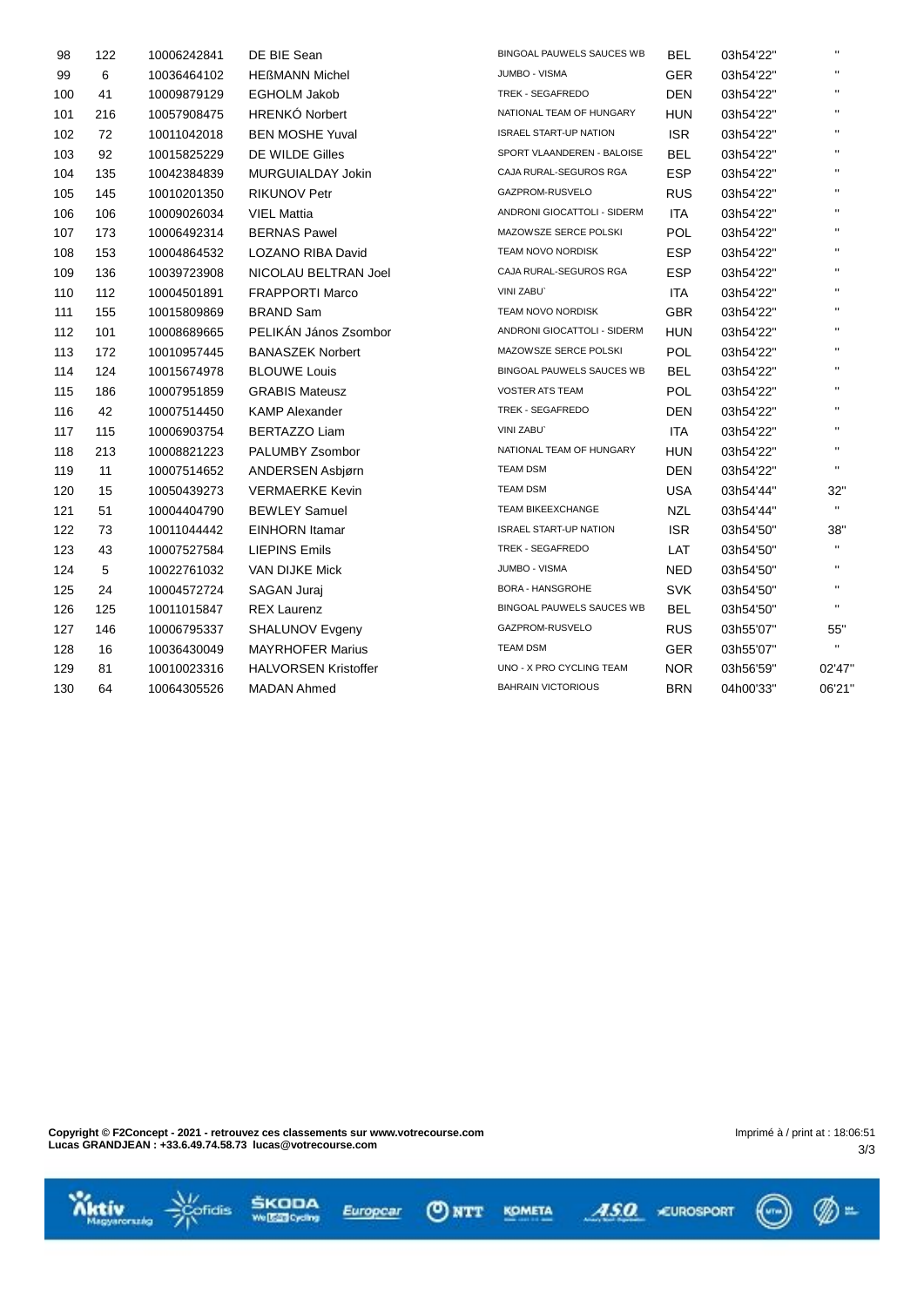

### **CLASSEMENT PAR POINTS POINTS CLASSIFICATION**

Siófok – Kaposvár



**Date :** 12/05/2021

**Organisateur - Organiser :** VUELTA KFT

**Epreuve - Race :** TOUR DE HONGRIE 2021

| Rg           | Dos. | Nom Prénom                      | Nat.       | Equipe     | Pts            | Bon. | Rg<br><b>Rk</b> | Dos.<br>Bib. | Nom Prénom<br>Last name First name | UCI ID                     | Equipe<br>Team           | Pts            |
|--------------|------|---------------------------------|------------|------------|----------------|------|-----------------|--------------|------------------------------------|----------------------------|--------------------------|----------------|
|              |      | km 12.6 - BALATONFÖLDVÁR        |            |            |                |      | $\mathbf{1}$    | 61           | <b>BAUHAUS Phil</b>                | 10008662484                | <b>TBV</b>               | 15             |
|              |      |                                 |            |            |                |      | $\overline{2}$  | 111          | MARECZKO Jakub                     | 10008972884                | <b>THR</b>               | 12             |
| $\mathbf{1}$ | 45   | <b>THEUNS Edward</b>            | <b>BEL</b> | <b>TFS</b> | 5              | 3"   | 3               | 182          | <b>STOSZ Patryk</b>                | 10007951455                | <b>VOS</b>               | 1 <sub>0</sub> |
| 2            | 75   | <b>JONES Taj</b>                | AUS        | <b>ISN</b> | 3              | 2"   | 4               | 23           | MEEUS Jordi                        | 10014890187                | <b>BOH</b>               | 1 <sub>0</sub> |
|              |      |                                 |            |            |                |      | 5               | 71           | <b>BARBIER Rudy</b>                | 10008199312                | <b>ISN</b>               |                |
| 3            | 171  | <b>BANASZEK Alan</b>            | POL        | <b>MSP</b> | 1              | 1"   | 6               | 166          | SEVILLA LOPEZ Diego Pablo          | 10009333808                | <b>EOK</b>               |                |
|              |      |                                 |            |            |                |      | $\overline{7}$  | 121          | <b>DUPONT Timothy</b>              | 10005902230                | <b>BWB</b>               |                |
|              |      | km 102.6 - BALATONBOGLÁR        |            |            |                |      | 8               | 45           | <b>THEUNS Edward</b>               | 10007079970                | <b>TFS</b>               |                |
|              |      |                                 |            |            |                |      | 9               | 52           | <b>GROVES Kaden</b>                | 10011168320                | <b>BEX</b>               |                |
| 1            | 182  | <b>STOSZ Patryk</b>             | POL        | <b>VOS</b> | 5              | 3"   | 10<br>11        | 2<br>75      | KOOIJ Olav<br><b>JONES Taj</b>     | 10022711017<br>10072878811 | <b>TJV</b><br><b>ISN</b> |                |
| 2            | 166  | SEVILLA LOPEZ Diego Pablo       | <b>ESP</b> | <b>EOK</b> | 3              | 2"   | 12              | 83           | <b>LARSEN Niklas</b>               | 10009413529                | <b>UXT</b>               |                |
|              |      |                                 |            |            |                |      | 13              | 94           | VAN DEN BOSSCHE Fabio              | 10016485839                | SVB                      |                |
| 3            | 94   | VAN DEN BOSSCHE Fabio           | <b>BEL</b> | <b>SVB</b> | $\mathbf{1}$   | 1"   | 14              | 84           | <b>BLIKRA</b> Erlend               | 10077852281                | <b>UXT</b>               |                |
|              |      |                                 |            |            |                |      | 15              | 171          | <b>BANASZEK Alan</b>               | 10010994932                | <b>MSP</b>               |                |
|              |      | km 156.3 - 1st Pass Finish Line |            |            |                |      | 16              | 12           | <b>DAINESE Alberto</b>             | 10016299721                | <b>DSM</b>               |                |
| 1            | 182  | STOSZ Patryk                    | POL        | <b>VOS</b> | 5              | 3"   |                 |              |                                    |                            |                          |                |
| 2            | 166  | SEVILLA LOPEZ Diego Pablo       | <b>ESP</b> | <b>EOK</b> | 3              | 2"   |                 |              |                                    |                            |                          |                |
| 3            | 94   | VAN DEN BOSSCHE Fabio           | <b>BEL</b> | <b>SVB</b> | 1              | 1"   |                 |              |                                    |                            |                          |                |
| Arrivée      |      |                                 |            |            |                |      |                 |              |                                    |                            |                          |                |
| 1            | 61   | <b>BAUHAUS Phil</b>             | <b>GER</b> | <b>TBV</b> | 15             | 10"  |                 |              |                                    |                            |                          |                |
| 2            | 111  | MARECZKO Jakub                  | <b>ITA</b> | <b>THR</b> | 12             | 6"   |                 |              |                                    |                            |                          |                |
| 3            | 23   | <b>MEEUS Jordi</b>              | <b>BEL</b> | <b>BOH</b> | 10             | 4"   |                 |              |                                    |                            |                          |                |
| 4            | 71   | <b>BARBIER Rudy</b>             | <b>FRA</b> | <b>ISN</b> | 8              |      |                 |              |                                    |                            |                          |                |
| 5            | 121  | <b>DUPONT Timothy</b>           | <b>BEL</b> | <b>BWB</b> | 6              |      |                 |              |                                    |                            |                          |                |
| 6            | 52   | <b>GROVES Kaden</b>             | AUS        | <b>BEX</b> | 5              |      |                 |              |                                    |                            |                          |                |
| 7            | 2    | KOOIJ Olav                      | <b>NED</b> | <b>TJV</b> | 4              |      |                 |              |                                    |                            |                          |                |
| 8            | 83   | <b>LARSEN Niklas</b>            | <b>DEN</b> | <b>UXT</b> | 3              |      |                 |              |                                    |                            |                          |                |
| 9            | 84   | <b>BLIKRA</b> Erlend            | <b>NOR</b> | <b>UXT</b> | $\overline{2}$ |      |                 |              |                                    |                            |                          |                |
| 10           | 12   | <b>DAINESE Alberto</b>          | <b>ITA</b> | <b>DSM</b> | 1              |      |                 |              |                                    |                            |                          |                |

**Etape - Stage :** 1

#### **Classement de l'étape - Stage classification Classement général - General classification**

| Nat. | Equipe     | Pts | Bon. | Rq<br><b>Rk</b> | Dos.<br>Bib.   | Nom Prénom<br>Last name First name | UCI ID      | Equipe<br>Team | Pts            |
|------|------------|-----|------|-----------------|----------------|------------------------------------|-------------|----------------|----------------|
|      |            |     |      |                 | 61             | <b>BAUHAUS Phil</b>                | 10008662484 | <b>TBV</b>     | 15             |
|      |            |     |      | $\overline{2}$  | 111            | MARECZKO Jakub                     | 10008972884 | <b>THR</b>     | 12             |
| BEL  | <b>TFS</b> | 5   | 3"   | 3               | 182            | STOSZ Patryk                       | 10007951455 | <b>VOS</b>     | 10             |
|      |            | 3   | 2"   | $\overline{4}$  | 23             | <b>MEEUS Jordi</b>                 | 10014890187 | <b>BOH</b>     | 10             |
| AUS  | <b>ISN</b> |     |      | 5               | 71             | <b>BARBIER Rudy</b>                | 10008199312 | <b>ISN</b>     | 8              |
| POL  | <b>MSP</b> | 1   | 1"   | 6               | 166            | SEVILLA LOPEZ Diego Pablo          | 10009333808 | <b>EOK</b>     | 6              |
|      |            |     |      | 7               | 121            | <b>DUPONT Timothy</b>              | 10005902230 | <b>BWB</b>     | 6              |
|      |            |     |      | 8               | 45             | <b>THEUNS Edward</b>               | 10007079970 | <b>TFS</b>     | 5              |
|      |            |     |      | 9               | 52             | <b>GROVES Kaden</b>                | 10011168320 | <b>BEX</b>     | 5              |
| POL  | <b>VOS</b> | 5   | 3"   | 10              | $\overline{2}$ | <b>KOOIJ Olav</b>                  | 10022711017 | TJV            | $\overline{4}$ |
|      |            |     |      | 11              | 75             | <b>JONES Taj</b>                   | 10072878811 | <b>ISN</b>     | 3              |
| ESP  | <b>EOK</b> | 3   | 2"   | 12              | 83             | <b>LARSEN Niklas</b>               | 10009413529 | <b>UXT</b>     | 3              |
| BEL  | <b>SVB</b> | 1   | 1"   | 13              | 94             | VAN DEN BOSSCHE Fabio              | 10016485839 | <b>SVB</b>     | 2              |
|      |            |     |      | 14              | 84             | <b>BLIKRA Erlend</b>               | 10077852281 | <b>UXT</b>     | $\overline{2}$ |
|      |            |     |      | 15              | 171            | <b>BANASZEK Alan</b>               | 10010994932 | <b>MSP</b>     | 1              |
|      |            |     |      | 16              | 12             | <b>DAINESE Alberto</b>             | 10016299721 | <b>DSM</b>     | 1              |
|      |            |     |      |                 |                |                                    |             |                |                |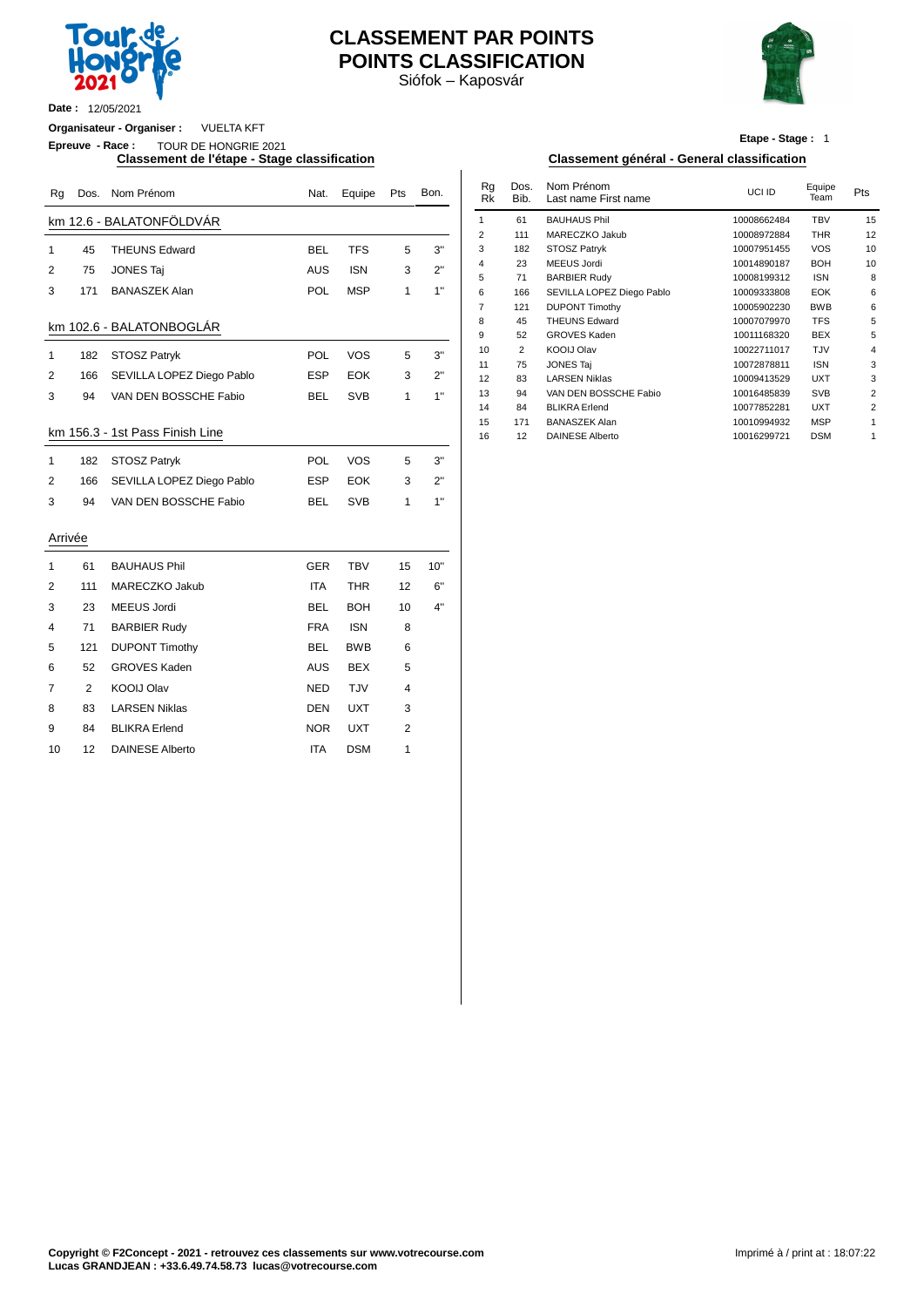

12/05/2021 **Date :**

### **MEILLEUR GRIMPEUR MOUNTAIN CLASSIFICATION**

Siófok – Kaposvár

VUELTA KFT **Organisateur - Organiser :**

**Epreuve - Race :** TOUR DE HONGRIE 2021

#### **Classement de l'étape - Stage classification Classement général - General classification**

| Rg<br>Rk | <b>Bib</b>     | Dos. Nom Prénom<br>Last name First name | Nat.       | Equipe<br>Team | Pts | Bon. | Rg<br>Rk       | Dos<br><b>Bib</b> |
|----------|----------------|-----------------------------------------|------------|----------------|-----|------|----------------|-------------------|
|          | km 47.5 - IGAL |                                         |            |                |     |      |                | 182               |
|          | 182            | <b>STOSZ Patryk</b>                     | POL        | <b>VOS</b>     | 5   |      | $\overline{2}$ | 166               |
| 2        | 166            | SEVILLA LOPEZ Diego Pablo               | <b>ESP</b> | EOK            | 3   |      | 3              | 94                |
| 3        | 94             | VAN DEN BOSSCHE Fabio                   | BEL        | <b>SVB</b>     |     |      |                |                   |

### **Etape - Stage :** 1

| Bon. | Ra<br>Rk | Bib | --<br>Dos. Nom Prénom<br>Last name First name | UCI ID      | Equipe<br>Team | Pts |
|------|----------|-----|-----------------------------------------------|-------------|----------------|-----|
|      |          |     | 182 STOSZ Patryk                              | 10007951455 | VOS            |     |

| Rq<br>Rk |    | Dos. Nom Prénom<br>Bib Last name First name | UCI ID      | Equipe<br>Team | Pts |
|----------|----|---------------------------------------------|-------------|----------------|-----|
|          |    | 182 STOSZ Patryk                            | 10007951455 | VOS            | 5   |
|          |    | 166 SEVILLA LOPEZ Diego Pablo               | 10009333808 | <b>FOK</b>     | 3   |
|          | 94 | VAN DEN BOSSCHE Fabio                       | 10016485839 | <b>SVB</b>     |     |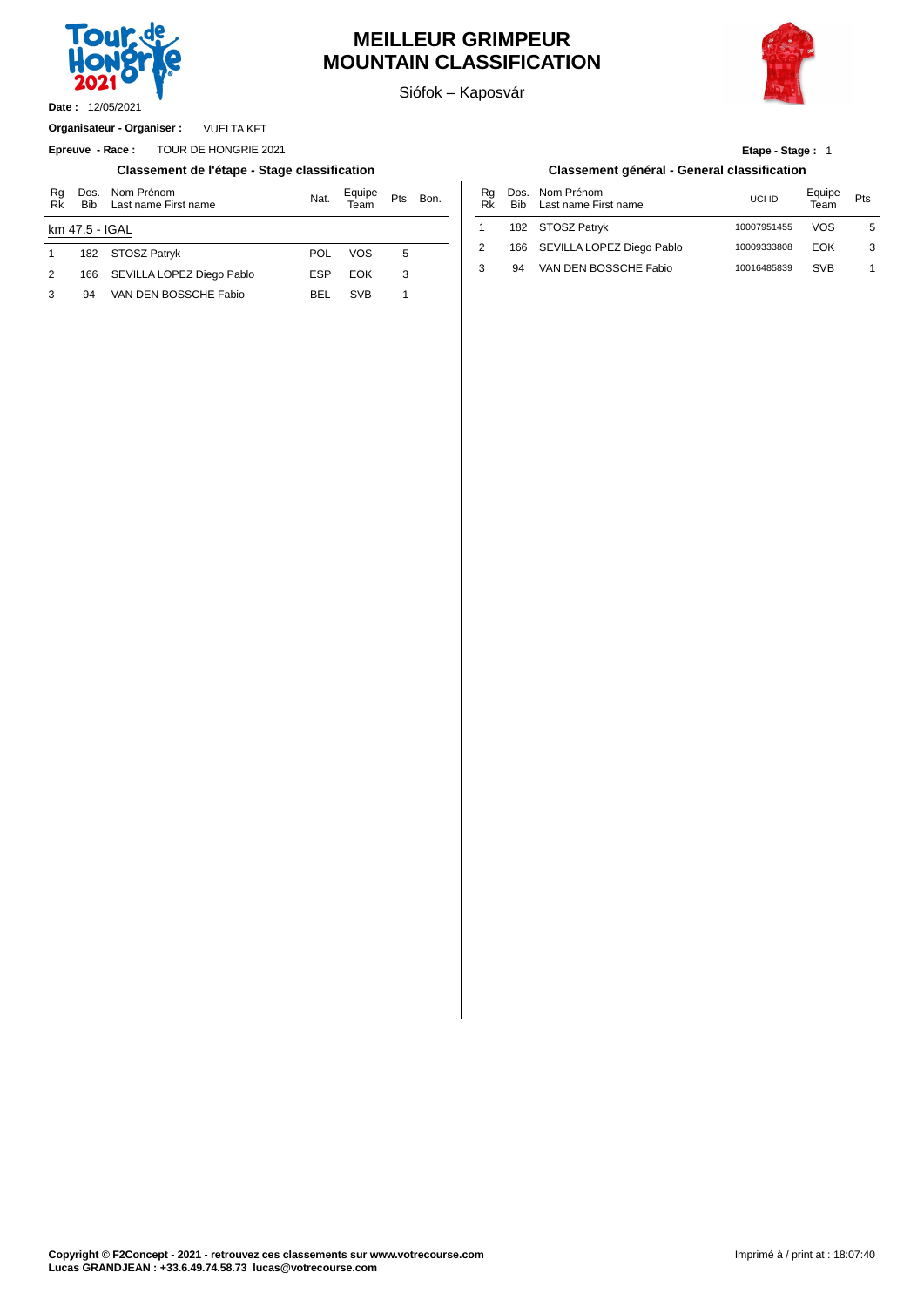



# **Best Hungarian rider classification**

# **STAGE 1 SIÓFOK - KAPOSVÁR**

| <b>RANK</b>    | BIB | <b>LAST NAME / First Name</b> | <b>TEAM</b>                       | UCI ID      | <b>TIME</b> | <b>GAP</b> |
|----------------|-----|-------------------------------|-----------------------------------|-------------|-------------|------------|
| $\mathbf{1}$   | 211 | <b>KARL Adam</b>              | NATIONAL TEAM OF HUNGARY          | 10076683433 | 03h54'22"   |            |
| 2              | 212 | <b>OROSZ</b> Gergo            | NATIONAL TEAM OF HUNGARY          | 10011000790 | 03h54'22"   | 0'         |
| 3              | 161 | <b>FETTER Erik</b>            | EOLO-KOMETA CYCLING TEAM          | 10023603013 | 03h54'22"   | 0'         |
| 4              | 55  | <b>PEAK Barnabás</b>          | <b>TEAM BIKEEXCHANGE</b>          | 10010199835 | 03h54'22"   | 0'         |
| 5              | 192 | <b>FILUTAS Viktor</b>         | <b>GIOTTI VICTORIA SAVINI DUE</b> | 10009520532 | 03h54'22"   | 0'         |
| 6              | 151 | <b>KUSZTOR Péter</b>          | <b>TEAM NOVO NORDISK</b>          | 10003214724 | 03h54'22"   | 0'         |
| $\overline{7}$ | 215 | RÓZSA Balázs                  | NATIONAL TEAM OF HUNGARY          | 10009404839 | 03h54'22"   | 0'         |
| 8              | 214 | SZÖLLOSI Ferenc               | NATIONAL TEAM OF HUNGARY          | 10010785370 | 03h54'22"   | 0'         |
| 9              | 195 | <b>SZARKA Gergely</b>         | <b>GIOTTI VICTORIA SAVINI DUE</b> | 10011151950 | 03h54'22"   | 0'         |
| 10             | 216 | HRENKÓ Norbert                | NATIONAL TEAM OF HUNGARY          | 10057908475 | 03h54'22"   | 0'         |
| 11             | 101 | PELIKÁN János Zsombor         | ANDRONI GIOCATTOLI - SIDERMEC     | 10008689665 | 03h54'22"   | 0'         |
| 12             | 213 | <b>PALUMBY Zsombor</b>        | NATIONAL TEAM OF HUNGARY          | 10008821223 | 03h54'22"   | 0'         |



A.S.O. **EUROSPORT** 

 $\circled{m}$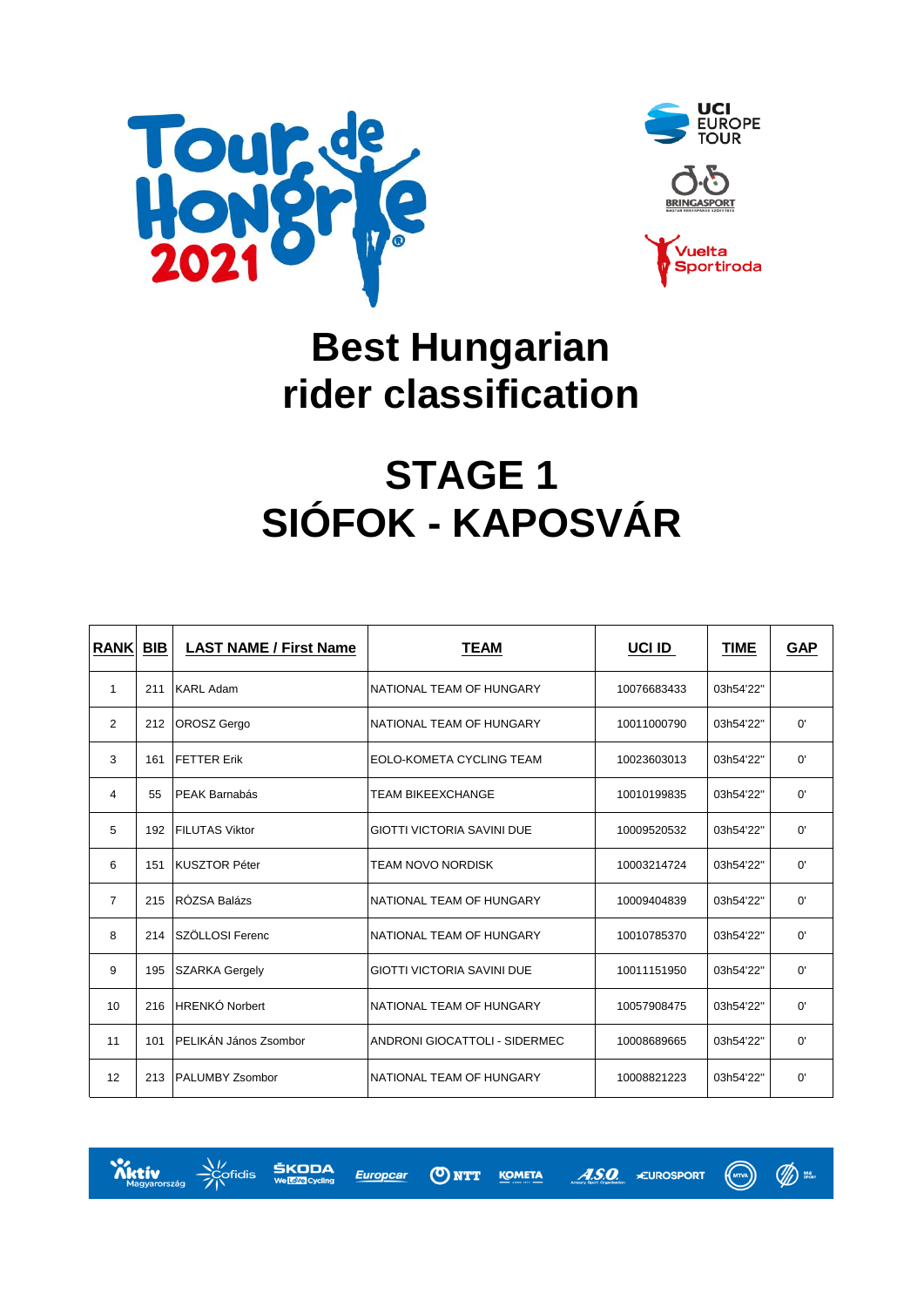

### **CLASSEMENT PAR EQUIPE - TEAM CLASSIFICATION**

Siófok – Kaposvár

 $\overline{a}$ 



**Etape - Stage :** 1

**Date :** 12/05/2021

**Organisateur - Organiser :** VUELTA KFT

**Epreuve - Race :** TOUR DE HONGRIE 2021

#### **Classement de l'étape - Stage classification Classement général - Général classification**

| Rg | Equipe<br>Rk Team                                    | Temps<br>Time | Ecart<br>Gap |
|----|------------------------------------------------------|---------------|--------------|
| 1  | UNO - X PRO CYCLING TEAM<br>$83 - 84 - 86$           | 11h43'06"     |              |
| 2  | SPORT VLAANDEREN - BALOISE<br>$96 - 93 - 91$         | 11h43'06"     |              |
| 3  | <b>TEAM BIKEEXCHANGE</b><br>$52 - 53 - 55$           | 11h43'06"     |              |
| 4  | <b>GIOTTI VICTORIA SAVINI DUE</b><br>194 - 196 - 191 | 11h43'06"     |              |
| 5  | <b>VOSTER ATS TEAM</b><br>184 - 181 - 182            | 11h43'06"     |              |
| 6  | <b>BORA - HANSGROHE</b><br>$23 - 26 - 22$            | 11h43'06"     |              |
| 7  | CAJA RURAL-SEGUROS RGA<br>133 - 131 - 132            | 11h43'06"     |              |
| 8  | EOLO-KOMETA CYCLING TEAM<br>162 - 161 - 164          | 11h43'06"     |              |
| 9  | GAZPROM-RUSVELO<br>143 - 144 - 142                   | 11h43'06"     |              |
| 10 | MAZOWSZE SERCE POLSKI<br>171 - 175 - 176             | 11h43'06"     |              |
| 11 | <b>BAHRAIN VICTORIOUS</b><br>$61 - 65 - 62$          | 11h43'06"     |              |
| 12 | ASTANA - PREMIER TECH<br>$36 - 34 - 32$              | 11h43'06"     |              |
| 13 | <b>VINI ZABU</b><br>$111 - 114 - 116$                | 11h43'06"     |              |
| 14 | NATIONAL TEAM OF HUNGARY<br>211 - 212 - 215          | 11h43'06"     |              |
|    | 15 ISRAEL START-UP NATION<br>$71 - 76 - 74$          | 11h43'06"     |              |
| 16 | ANDRONI GIOCATTOLI - SIDERMEC<br>103 - 104 - 102     | 11h43'06"     |              |
| 17 | <b>TEAM DSM</b><br>$12 - 13 - 14$                    | 11h43'06"     |              |
| 18 | BINGOAL PAUWELS SAUCES WB<br>121 - 126 - 123         | 11h43'06"     |              |
| 19 | <b>JUMBO - VISMA</b><br>$2 - 1 - 4$                  | 11h43'06"     |              |
|    | 20 ADRIA MOBIL<br>203 - 206 - 201                    | 11h43'06"     |              |
| 21 | TREK - SEGAFREDO<br>45 - 46 - 44                     | 11h43'06"     |              |
| 22 | <b>TEAM NOVO NORDISK</b><br>154 - 151 - 152          | 11h43'06"     |              |

| Rg<br>Rk | Equipe<br>Team                   | Temps<br>Time | Ecart<br>Gap |
|----------|----------------------------------|---------------|--------------|
| 1        | UNO - X PRO CYCLING TEAM         | 11h43'06"     |              |
| 2        | SPORT VLAANDEREN - BALOISE       | 11h43'06"     |              |
| 3        | TEAM BIKEEXCHANGE                | 11h43'06"     |              |
| 4        | GIOTTI VICTORIA SAVINI DUE       | 11h43'06"     |              |
| 5        | VOSTER ATS TEAM                  | 11h43'06"     |              |
| 6        | <b>BORA - HANSGROHE</b>          | 11h43'06"     |              |
| 7        | CAJA RURAL-SEGUROS RGA           | 11h43'06"     |              |
| 8        | EOLO-KOMETA CYCLING TEAM         | 11h43'06"     |              |
| 9        | GAZPROM-RUSVELO                  | 11h43'06"     |              |
| 10       | MAZOWSZE SERCE POLSKI            | 11h43'06"     |              |
| 11       | <b>BAHRAIN VICTORIOUS</b>        | 11h43'06"     |              |
| 12       | <b>ASTANA - PREMIER TECH</b>     | 11h43'06"     |              |
| 13       | <b>VINI ZABU</b>                 | 11h43'06"     |              |
| 14       | NATIONAL TEAM OF HUNGARY         | 11h43'06"     |              |
| 15       | <b>ISRAEL START-UP NATION</b>    | 11h43'06"     |              |
| 16       | ANDRONI GIOCATTOLI - SIDERMEC    | 11h43'06"     |              |
| 17       | <b>TEAM DSM</b>                  | 11h43'06"     |              |
| 18       | <b>BINGOAL PAUWELS SAUCES WB</b> | 11h43'06"     |              |
| 19       | <b>JUMBO - VISMA</b>             | 11h43'06"     |              |
| 20       | <b>ADRIA MOBIL</b>               | 11h43'06"     |              |
| 21       | TREK - SEGAFREDO                 | 11h43'06"     |              |
| 22       | <b>TEAM NOVO NORDISK</b>         | 11h43'06"     |              |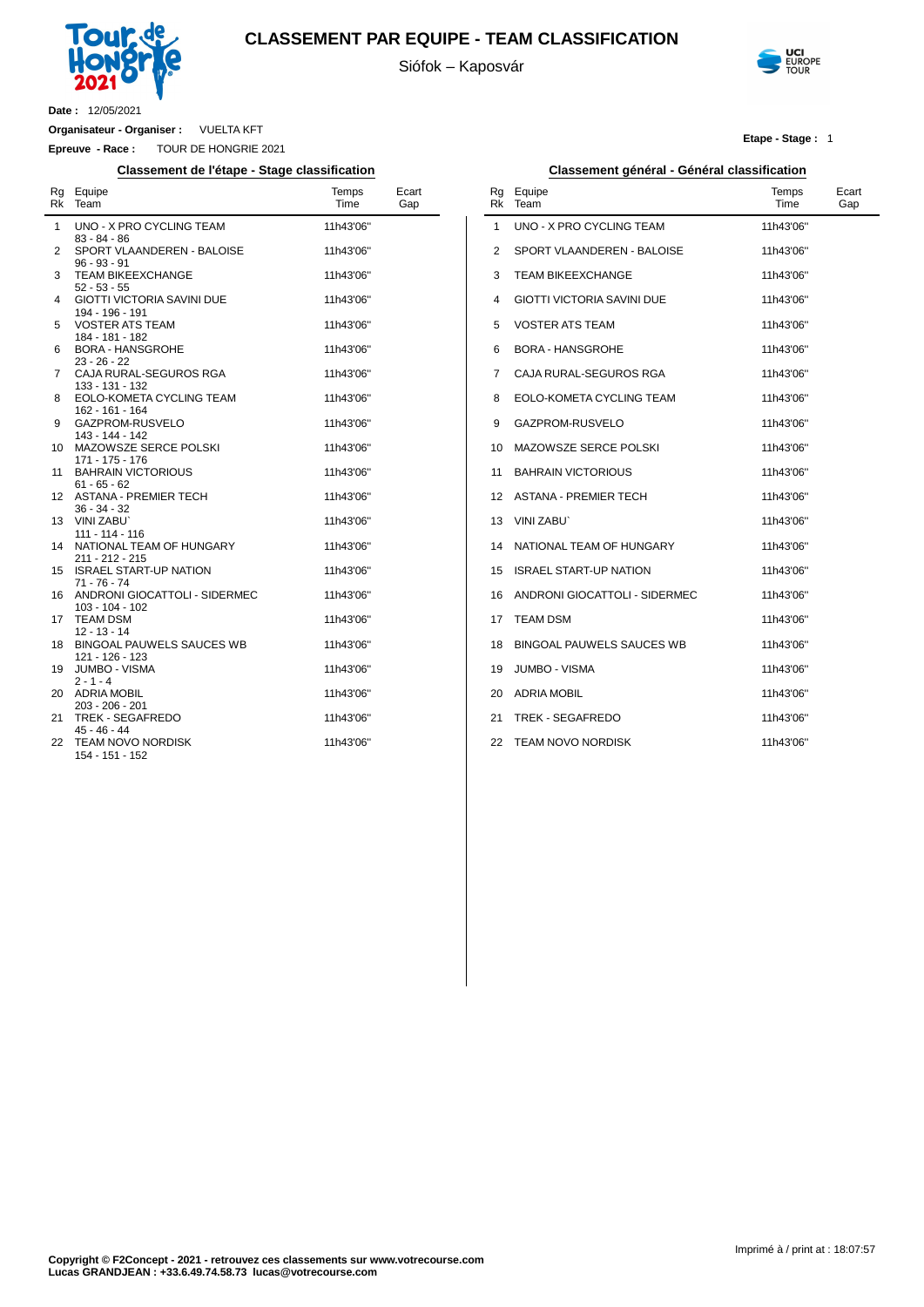## **ORDRE DES VOITURES POUR L'ETAPE N° 2 CONVOY ORDER FOR STAGE 2**

Balatonfüred – Nagykanizsa

13/05/2021 **Date :**

TOUR DE HONGRIE 2021 VUELTA KFT **Organisateur - Organiseur : Epreuve - Race :**

| Rang<br>Rank   | Equipe<br>Team                       |
|----------------|--------------------------------------|
| 1              | <b>BAHRAIN VICTORIOUS</b>            |
| $\overline{2}$ | <b>VINI ZABU`</b>                    |
| 3              | <b>VOSTER ATS TEAM</b>               |
| 4              | <b>BORA - HANSGROHE</b>              |
| 5              | EOLO-KOMETA CYCLING TEAM             |
| 6              | <b>TREK - SEGAFREDO</b>              |
| $\overline{7}$ | SPORT VLAANDEREN - BALOISE           |
| 8              | <b>ISRAEL START-UP NATION</b>        |
| 9              | <b>MAZOWSZE SERCE POLSKI</b>         |
| 10             | <b>BINGOAL PAUWELS SAUCES WB</b>     |
| 11             | <b>TEAM BIKEEXCHANGE</b>             |
| 12             | <b>JUMBO - VISMA</b>                 |
| 13             | <b>UNO - X PRO CYCLING TEAM</b>      |
| 14             | <b>TEAM DSM</b>                      |
| 15             | <b>ANDRONI GIOCATTOLI - SIDERMEC</b> |
| 16             | CAJA RURAL-SEGUROS RGA               |
| 17             | GAZPROM-RUSVELO                      |
| 18             | NATIONAL TEAM OF HUNGARY             |
| 19             | <b>GIOTTI VICTORIA SAVINI DUE</b>    |
| 20             | <b>ASTANA - PREMIER TECH</b>         |
| 21             | <b>TEAM NOVO NORDISK</b>             |
| 22             | <b>ADRIA MOBIL</b>                   |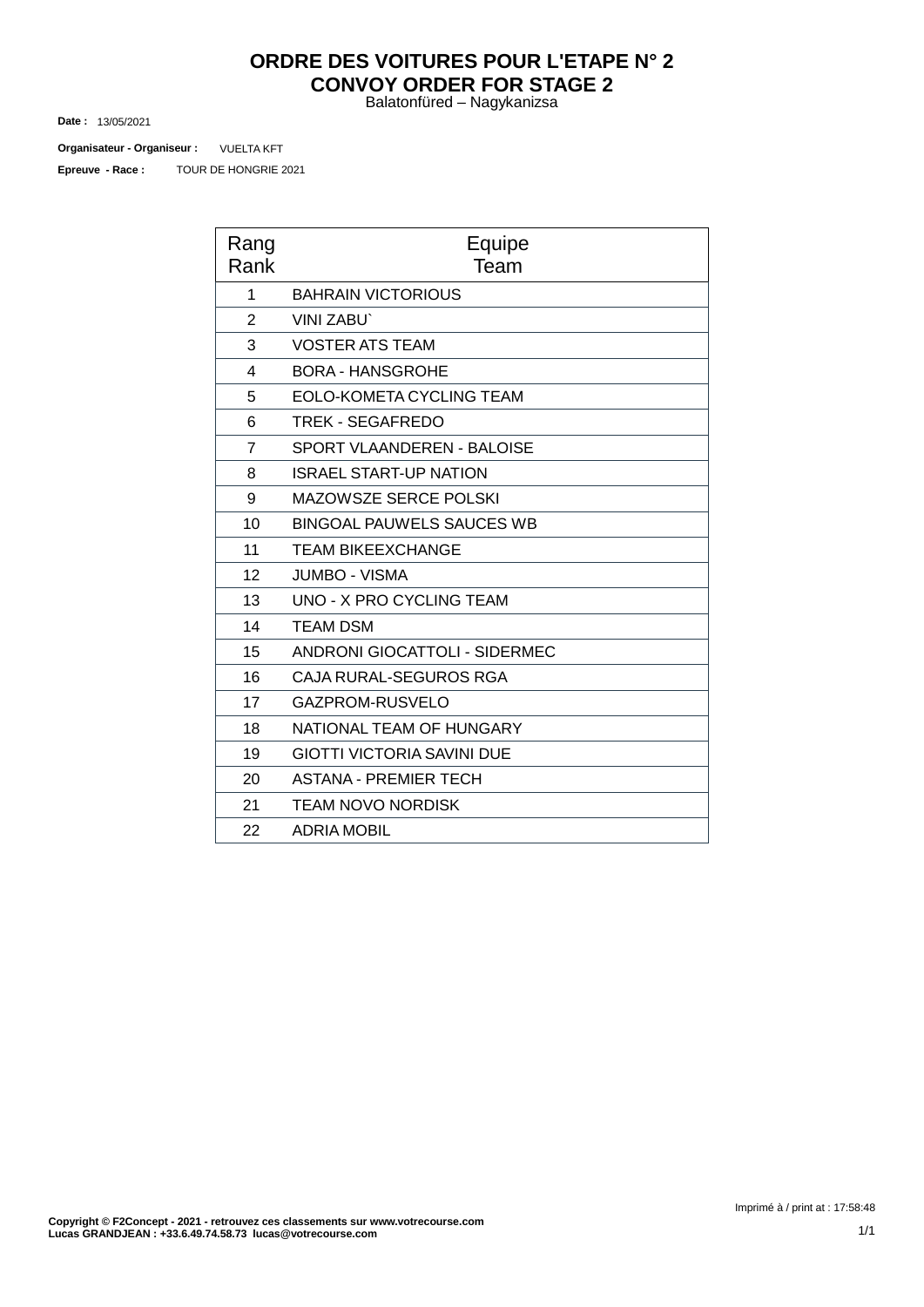### **Etape -** Stage: 2 VUELTA KFT

| JUMBO - VISMA                               | 1<br><b>TEUNISSEN Mike</b><br>58eme à 10"(55)                     | $\overline{2}$<br>KOOIJ Olav<br>13eme à 10"(7)               | 3<br><b>LEEMREIZE Gijs</b><br>87eme à 10"(86)     | $\overline{4}$<br><b>PLUIMERS Rick</b><br>79eme à 10"(78)     | 5<br>VAN DIJKE Mick<br>124eme à 38"(124)                  | 6<br><b>HEßMANN Michel</b><br>99eme à 10"(99)                 |
|---------------------------------------------|-------------------------------------------------------------------|--------------------------------------------------------------|---------------------------------------------------|---------------------------------------------------------------|-----------------------------------------------------------|---------------------------------------------------------------|
| TEAM DSM                                    | 11<br><b>ANDERSEN Asbiørn</b><br>119eme à 10"(119)                | 12<br><b>DAINESE Alberto</b><br>16eme à 10"(10)              | 13<br><b>MARKL Niklas</b><br>41eme à 10"(38)      | 14<br><b>COMBAUD Romain</b><br>76eme à 10"(75)                | 15<br><b>VERMAERKE Kevin</b><br>120eme à 32"(120)         | 16<br><b>MAYRHOFER Marius</b><br>128eme à 55"(128)            |
| <b>BORA - HANSGROHE</b>                     | 21<br><b>GAMPER Patrick</b><br>97eme à 10"(96)                    | 22<br>SELIG Rüdiger<br>52eme à 10"(49)                       | 23<br>MEEUS Jordi<br>4eme à 06"(3)                | 24<br>SAGAN Juraj<br>125eme à 38"(125)                        | 25<br><b>WANDAHL Frederik</b><br>53eme à 10"(50)          | 26<br><b>ZWIEHOFF Ben</b><br>42eme à 10"(39)                  |
| ASTANA - PREMIER TECH                       | 31<br><b>BOARO Manuele</b><br>72eme à 10"(70)                     | 32<br>DE BOD Stefan<br>69eme à 10"(67)                       | 33<br>FEDOROV Yevgeniy<br>73eme à 10"(72)         | 34<br>MARTINELLI Davide<br>27eme à 10"(23)                    | 35<br>ROMO OLIVER Javier<br>92eme à 10"(91)               | 36<br>ZAKHAROV Artyom<br>26eme à 10"(22)                      |
| TREK - SEGAFREDO                            | 41<br><b>EGHOLM Jakob</b><br>100eme à 10"(100)                    | 42<br><b>KAMP Alexander</b><br>116eme à 10"(116)             | 43<br><b>LIEPINS Emils</b><br>123eme à 38"(123)   | 44<br><b>QUARTERMAN Charles</b><br>78eme à 10"(77)            | 45<br><b>THEUNS Edward</b><br>6eme à 07"(14)              | 46<br><b>TIBERI Antonio</b><br>62eme à 10"(59)                |
| TEAM BIKEEXCHANGE                           | 51<br><b>BEWLEY Samuel</b><br>121eme à 32"(121)                   | 52<br>GROVES Kaden<br>12eme à 10"(6)                         | 53<br>KONYCHEV Alexander<br>34eme à 10"(30)       | 54<br><b>HOWSON Damien</b><br>59eme à 10"(56)                 | 55<br>PEAK Barnabás<br>46eme à 10"(43)                    | 56<br><b>COLLEONI Kevin</b><br>63eme à 10"(60)                |
| <b>BAHRAIN VICTORIOUS</b>                   | 61<br><b>BAUHAUS Phil</b><br>1er en 03h54'12"(1)                  | 62<br><b>BUITRAGO SANCHEZ</b><br>Santiago<br>57eme à 10"(54) | 63<br><b>HAUSSLER Heinrich</b><br>61eme à 10"(58) | 64<br><b>MADAN Ahmed</b><br>130eme à 06'21"(130)              | 65<br>SIEBERG Marcel<br>56eme à 10"(53)                   | 66<br><b>WRIGHT Fred</b><br>75eme à 10"(74)                   |
| <b>ISRAEL START-UP NATION</b>               | 71<br><b>BARBIER Rudv</b><br>10eme à 10"(4)                       | 72<br><b>BEN MOSHE Yuval</b><br>102eme à 10"(102)            | 73<br><b>EINHORN Itamar</b><br>122eme à 38"(122)  | 74<br><b>HERMANS Ben</b><br>88eme à 10"(87)                   | 75<br><b>JONES Taj</b><br>8eme à 08"(97)                  | 76<br>VAN ASBROECK Tom<br>32eme à 10"(28)                     |
| UNO - X PRO CYCLING<br><b>TEAM</b>          | 81<br><b>HALVORSEN Kristoffer</b><br>129eme à 02'47"(129)         | 82<br><b>TRÆEN Torstein</b><br>91eme à 10"(90)               | 83<br><b>LARSEN Niklas</b><br>14eme à 10"(8)      | 84<br><b>BLIKRA</b> Erlend<br>15eme à 10"(9)                  | 86<br><b>HINDSGAUL MADSEN</b><br>Jacob<br>47eme à 10"(44) |                                                               |
| SPORT VLAANDEREN -<br><b>BALOISE</b>        | 91<br><b>APERS Ruben</b><br>36eme à 10"(32)                       | 92<br>DE WILDE Gilles<br>103eme à 10"(103)                   | 93<br><b>MARIT Arne</b><br>22eme à 10"(18)        | 94<br>VAN DEN BOSSCHE Fabio<br>7eme à 08"(66)                 | 95<br><b>WARLOP Jordi</b><br>43eme à 10"(40)              | 96<br><b>WEEMAES Sasha</b><br>18eme à 10"(12)                 |
| ANDRONI GIOCATTOLI -<br><b>SIDERMEC</b>     | 101<br>PELIKÁN János Zsombor<br>112eme à 10"(112)                 | 102<br>CHIRICO Luca<br>67eme à 10"(64)                       | 103<br>MALUCELLI Matteo<br>17eme à 10"(11)        | 104<br>MARCHIORI Leonardo<br>49eme à 10"(46)                  | 105<br><b>RUMAC Josip</b><br>83eme à 10"(82)              | 106<br><b>VIEL Mattia</b><br>106eme à 10"(106)                |
| <b>VINI ZABU</b>                            | 111<br>MARECZKO Jakub<br>2eme à 04"(2)                            | 112<br><b>FRAPPORTI Marco</b><br>110eme à 10"(110)           | 113<br>ZARDINI Edoardo<br>85eme à 10"(84)         | 114<br><b>GRADEK Kamil</b><br>39eme à 10"(36)                 | 115<br><b>BERTAZZO Liam</b><br>117eme à 10"(117)          | 116<br><b>BEVILACQUA Simone</b><br>80eme à 10"(79)            |
| <b>BINGOAL PAUWELS</b><br>SAUCES WB         | 121<br><b>DUPONT Timothv</b><br>11eme à 10"(5)                    | 122<br>DE BIE Sean<br>98eme à 10"(98)                        | 123<br><b>HUYS Laurens</b><br>74eme à 10"(73)     | 124<br><b>BLOUWE Louis</b><br>114eme à 10"(114)               | 125<br><b>REX Laurenz</b><br>126eme à 38"(126)            | 126<br><b>WIRTGEN Luc</b><br>64eme à 10"(61)                  |
| CAJA RURAL-SEGUROS<br><b>RGA</b>            | 131<br><b>AULAR SANABRIA Orluis</b><br>Alberto<br>29eme à 10"(25) | 132<br>GARCIA SOSA Jhojan<br>Orlando<br>54eme à 10"(51)      | 133<br>GONZALEZ LOPEZ David<br>19eme à 10"(15)    | 134<br><b>MARTIN GALAN Sergio</b><br>Roman<br>94eme à 10"(93) | 135<br>MURGUIALDAY Jokin<br>104eme à 10"(104)             | 136<br>NICOLAU BELTRAN Joel<br>109eme à 10"(109)              |
| GAZPROM-RUSVELO                             | 141<br><b>NYCH Artem</b><br>60eme à 10"(57)                       | 142<br><b>BOEV</b> Igor<br>48eme à 10"(45)                   | 143<br>CIMA Damiano<br>20eme à 10"(16)            | 144<br>KUZNETSOV Viacheslav<br>45eme à 10"(42)                | 145<br><b>RIKUNOV Petr</b><br>105eme à 10"(105)           | 146<br>SHALUNOV Evgeny<br>127eme à 55"(127)                   |
| TEAM NOVO NORDISK                           | 151<br><b>KUSZTOR Péter</b><br>65eme à 10"(62)                    | 152<br><b>PLANET Charles</b><br>90eme à 10"(89)              | 153<br>LOZANO RIBA David<br>108eme à 10"(108)     | 154<br>PERON Andrea<br>30eme à 10"(26)                        | 155<br><b>BRAND Sam</b><br>111eme à 10"(111)              | 156<br>BENHAMOUDA Mehdi<br>96eme à 10"(95)                    |
| EOLO-KOMETA CYCLING<br>TEAM                 | 161<br><b>FETTER Erik</b><br>38eme à 10"(34)                      | 162<br>PACIONI Luca<br>24eme à 10"(20)                       | 163<br><b>FRAPPORTI Mattia</b><br>55eme à 10"(52) | 164<br>ROPERO MOLINA<br>Alejandro<br>44eme à 10"(41)          | 165<br><b>BAIS Davide</b><br>71eme à 10"(69)              | 166<br>SEVILLA LOPEZ Diego<br>Pablo<br>5eme à 06"(71)         |
| <b>MAZOWSZE SERCE</b><br><b>POLSKI</b>      | 171<br><b>BANASZEK Alan</b><br>9eme à 09"(13)                     | 172<br><b>BANASZEK Norbert</b><br>113eme à 10"(113)          | 173<br><b>BERNAS Pawel</b><br>107eme à 10"(107)   | 174<br><b>BROZYNA Piotr</b><br>81eme à 10"(80)                | 175<br>RÄIM Mihkel<br>31eme à 10"(27)                     | 176<br><b>KUREK Adrian</b><br>68eme à 10"(65)                 |
| VOSTER ATS TEAM                             | 181<br>PATERSKI Maciej<br>33eme à 10"(29)                         | 182<br>STOSZ Patryk<br>3eme à 04"(35)                        | 183<br><b>REKITA Szymon</b><br>89eme à 10"(88)    | 184<br>FRANCZAK Pawel<br>25eme à 10"(21)                      | 185<br><b>CIESLIK Pawel</b><br>70eme à 10"(68)            | 186<br><b>GRABIS Mateusz</b><br>115eme à 10"(115)             |
| <b>GIOTTI VICTORIA SAVINI</b><br><b>DUE</b> | 191<br><b>GUARDINI Andrea</b><br>37eme à 10"(33)                  | 192<br><b>FILUTAS Viktor</b><br>50eme à 10"(47)              | 193<br><b>ONESTI Emanuele</b><br>95eme à 10"(94)  | 194<br>SIMION Paolo<br>23eme à 10"(19)                        | 195<br><b>SZARKA Gergely</b><br>93eme à 10"(92)           | 196<br>YUSTRE RODRIGUEZ<br>Kristian Javier<br>35eme à 10"(31) |
| <b>ADRIA MOBIL</b>                          | 201<br><b>HOCEVAR Kristjan</b><br>66eme à 10"(63)                 | 202<br><b>GLIVAR Gal</b><br>82eme à 10"(81)                  | 203<br>JARC Aljaž<br>40eme à 10"(37)              | 204<br>OMRZEL Aljaž<br>84eme à 10"(83)                        | 206<br>KATRAŠNIK Gašper<br>51eme à 10"(48)                |                                                               |
| NATIONAL TEAM OF<br><b>HUNGARY</b>          | 211<br><b>KARL</b> Adam<br>21eme à 10"(17)                        | 212<br>OROSZ Gergo<br>28eme à 10"(24)                        | 213<br>PALUMBY Zsombor<br>118eme à 10"(118)       | 214<br>SZÖLLOSI Ferenc<br>86eme à 10"(85)                     | 215<br>RÓZSA Balázs<br>77eme à 10"(76)                    | 216<br><b>HRENKÓ Norbert</b><br>101eme à 10"(101)             |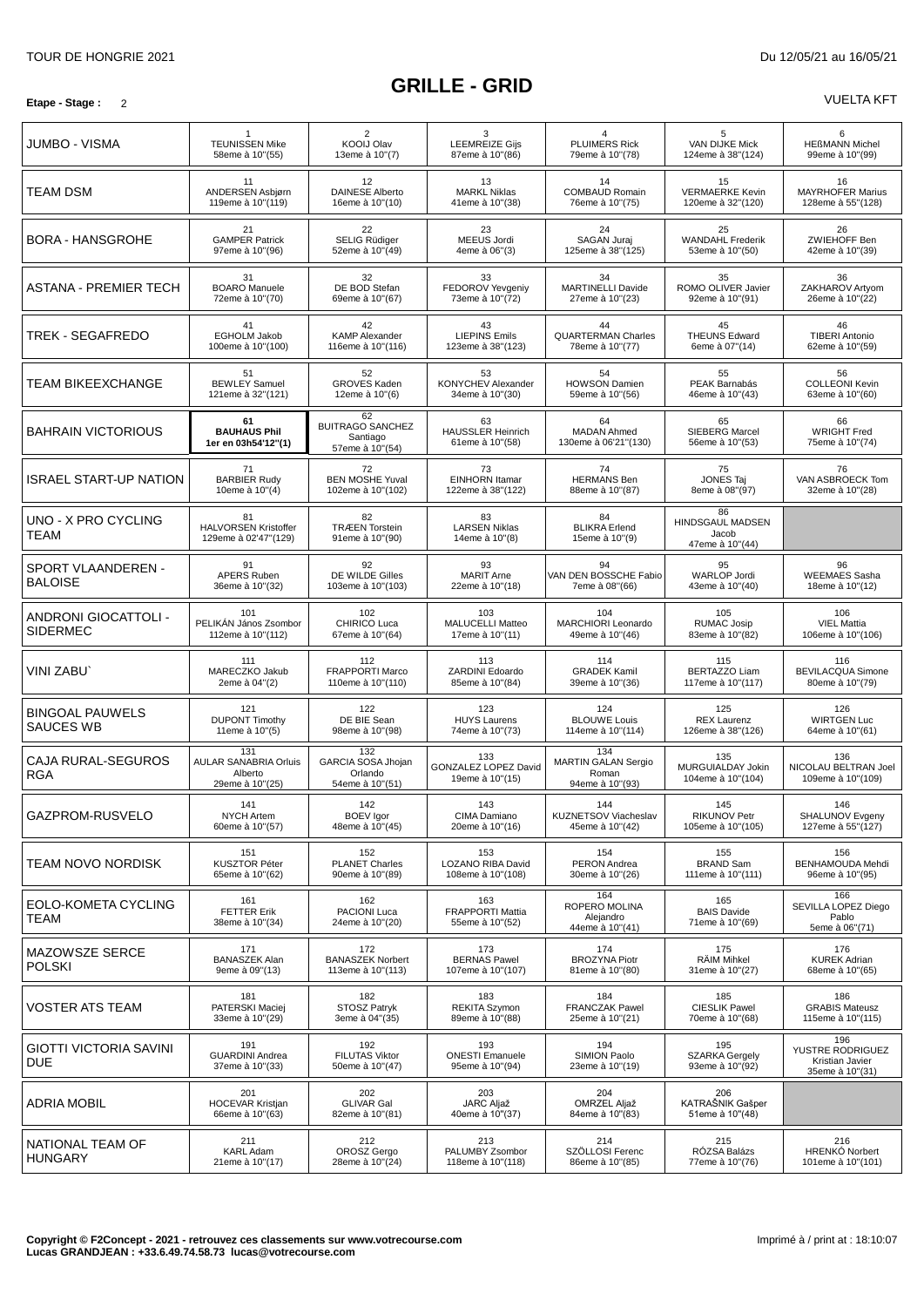







# **Communique of the Commissaires panel Communique N°1 Stage 1 : SIÓFOK - KAPOSVÁR**

# **RAS**